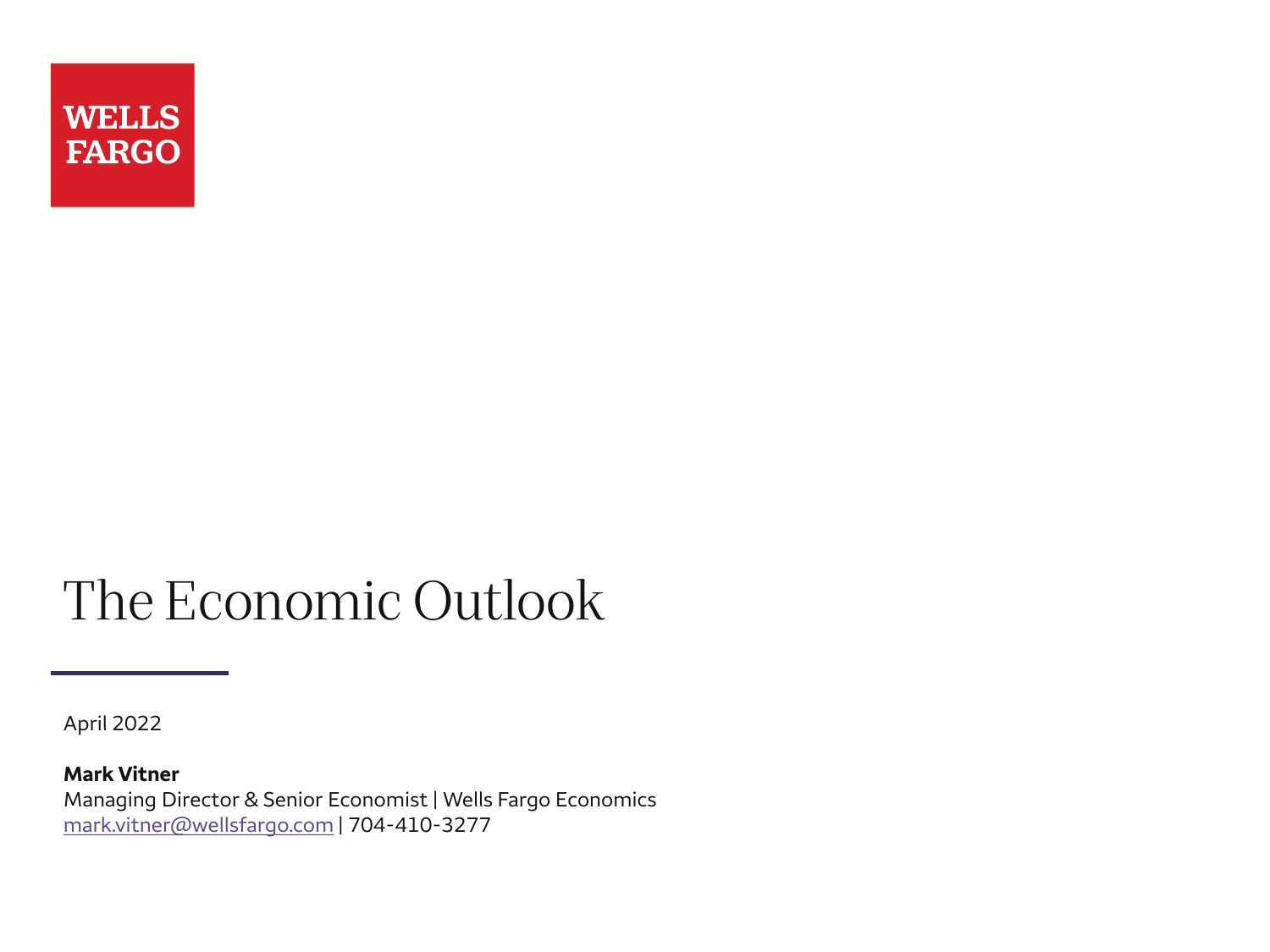# Key Macro Themes

| <b>U.S. Outlook</b>                                           | • We have reduced our forecast for 2022 economic growth by 7/10ths of<br>a percentage point in the wake of Russia's invasion of Ukraine. The<br>invasion has worsened supply chain disruptions and sent commodity<br>prices soaring. We now see real GDP rising 2.8% in 2022 on an annual<br>average basis, but by closer to 2% on a Q4/Q4 basis. The flatter yield<br>curve implies about a 30% chance of recession during the next year.    |
|---------------------------------------------------------------|-----------------------------------------------------------------------------------------------------------------------------------------------------------------------------------------------------------------------------------------------------------------------------------------------------------------------------------------------------------------------------------------------------------------------------------------------|
| <b>Inflation Has</b><br>Accelerated                           | • Inflation has proven to be stronger and more persistent than the Fed<br>had expected. The primary culprit is the incredibly expansive fiscal<br>policy over the past couple of years, which has been accommodated by<br>an equally incredible expansive monetary policy. Supply chain<br>disruptions are playing a supporting role and price increases will ease a<br>bit as bottlenecks diminish. Inflation expectations have also risen.  |
| Affordability<br>Migration                                    | • The pandemic accelerated the migration from high-cost, densely-<br>populated cites to secondary metro areas in the South and Mountain<br>West. The move from transit-oriented cities to suburban areas and<br>automobile-centric metropolitan areas helped fuel sales of single-<br>family homes and motor vehicles. The shift has also bolstered suburban<br>retailing and increased demand for suburban offices and apartments.           |
| <b>Monetary and Fiscal</b><br><b>Stimulus Winding</b><br>Down | • After initially misreading the inflation threat, the Fed accelerated the<br>wind down of quantitative easing and accelerated the timetable for<br>normalizing interest rates. Fiscal policy has also run into a brick wall, as<br>the prospect of higher inflation now outweighs the benefits of another<br>massive fiscal stimulus. With less stimulus in the pipeline, real after-tax<br>income will slow and restrain consumer spending. |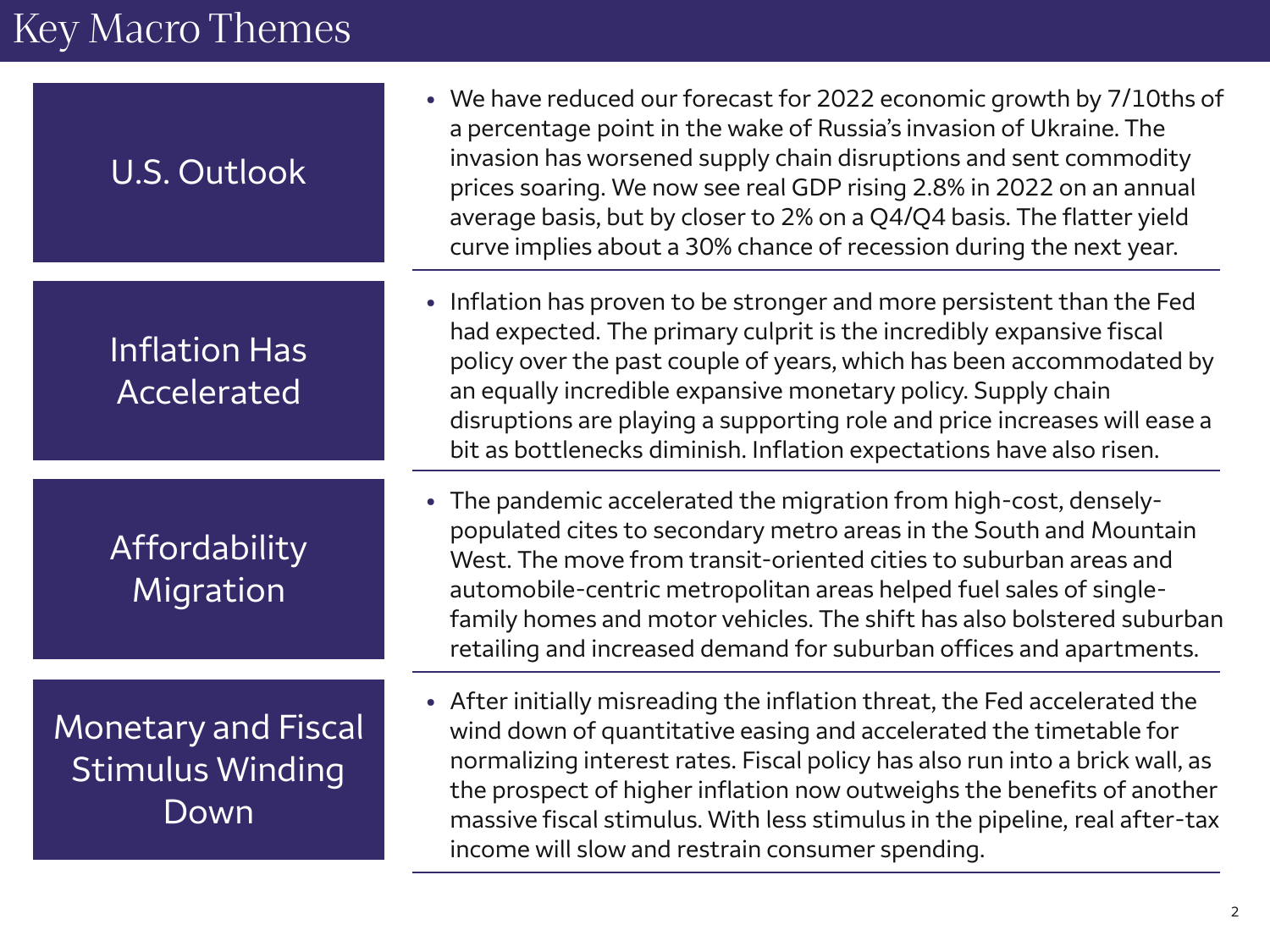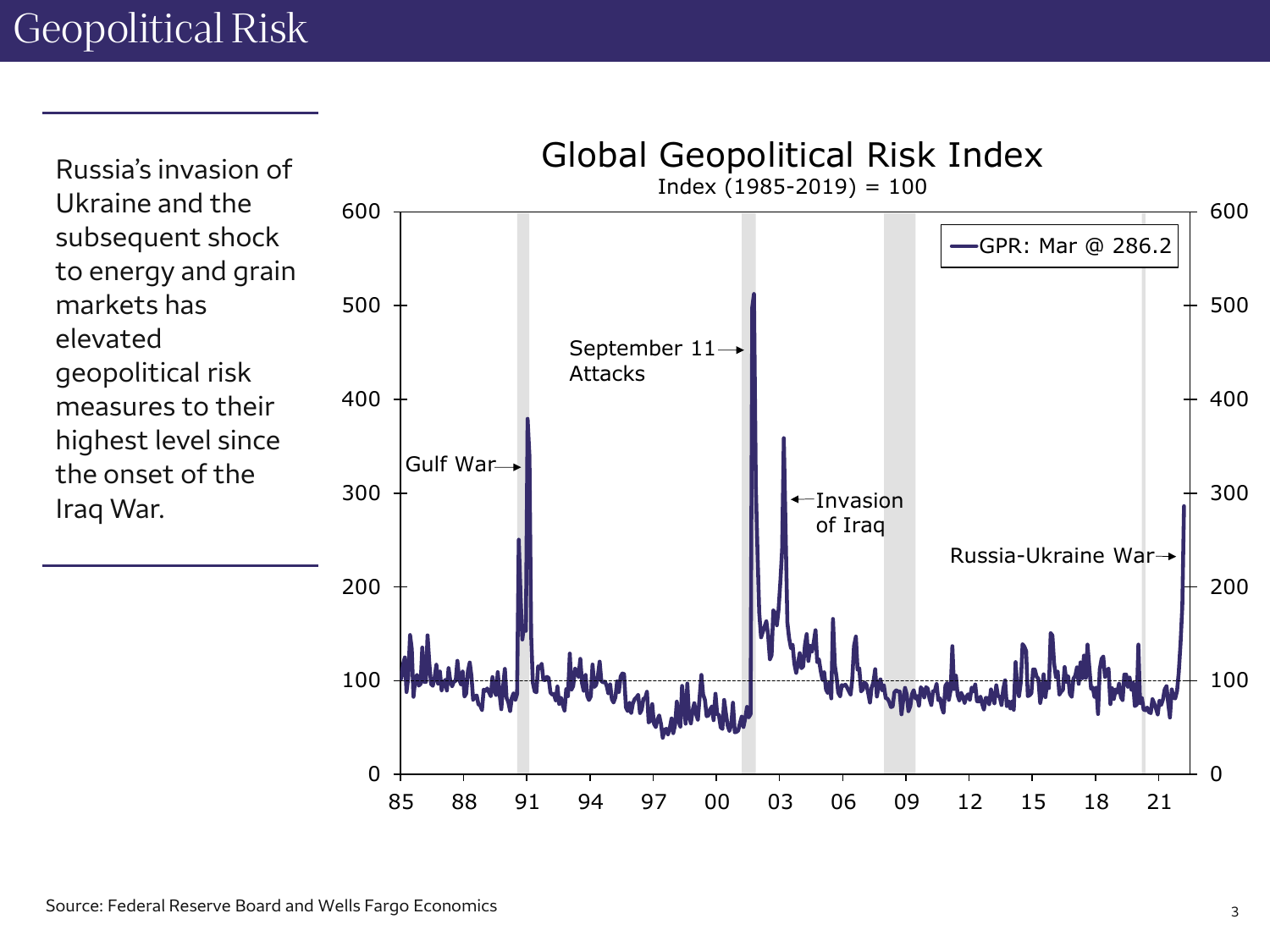The Russia-Ukraine conflict has shocked markets and driven up oil prices. Both economies are relatively small and the United States has insignificant trade exposure to the two countries, however the hostilities represent a clear downside risk for economic growth.

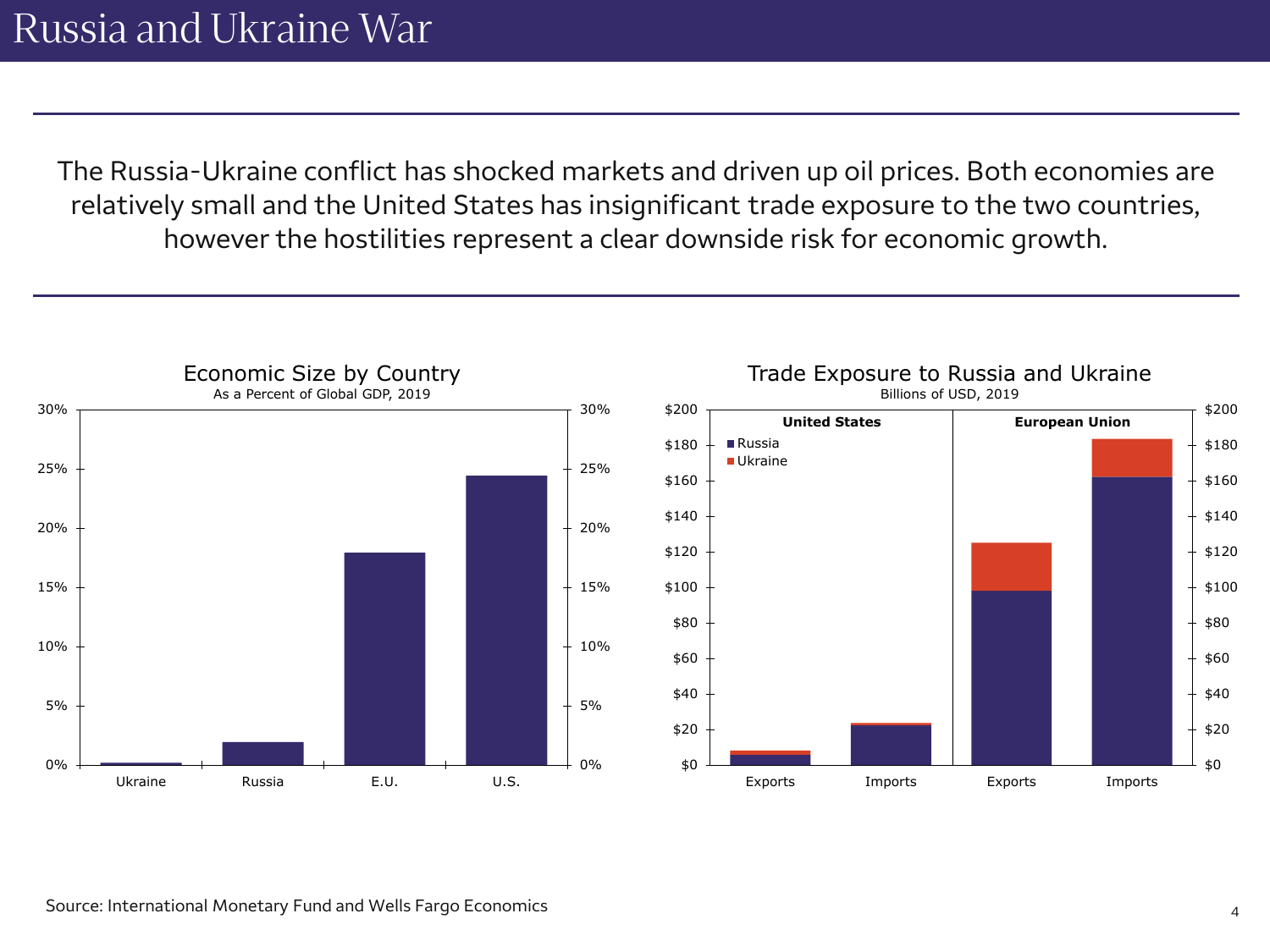The Russia-Ukraine conflict has sparked a sharp rise in commodity prices. Notably, the region produces and exports large amounts of wheat, corn and soybeans as well as oil and natural gas. Many Ag prices were high before the conflict, reflect droughts in many key growing regions.

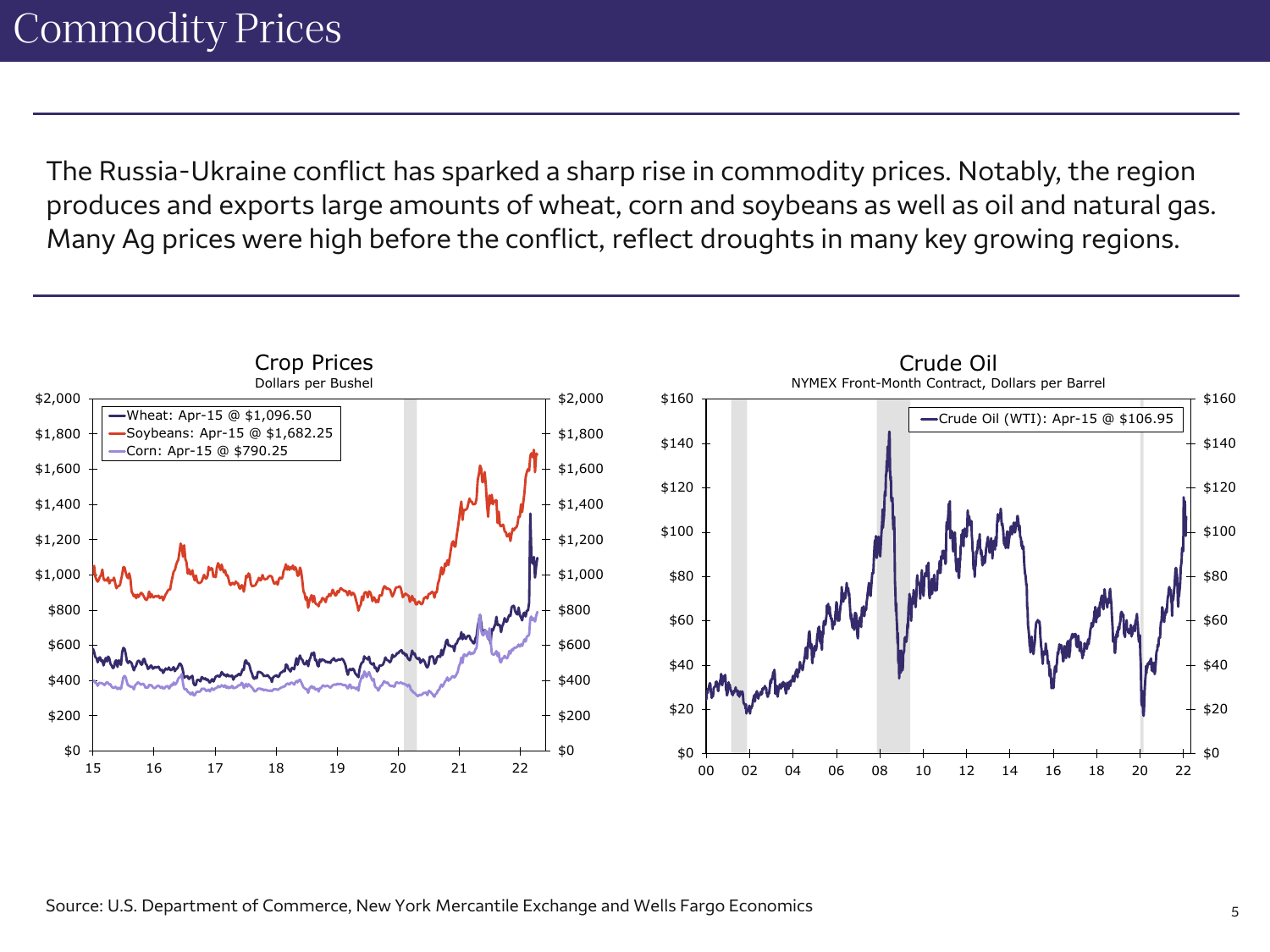China's GDP

after the initial

early this year

down activity.

than expected,

restrictions have

resulted in the

most stringent lockdowns since

March 2020.

imposed

lockdown phase.

0% 2% 4% 6% 8% 10% 12% 14% 16% 0% 2% 4% 6% 8% 10% 12% 14% 16% 04 06 08 10 12 14 16 18 20 22 Year-over-Year Percent Change China GDP: 2020 @ 2.3% Forecast recovered rapidly However, outbreaks threatened to drag Although Q1 GDP came in stronger recent government

#### China GDP Growth

Source: Bloomberg Finance L.P. and Wells Fargo Economics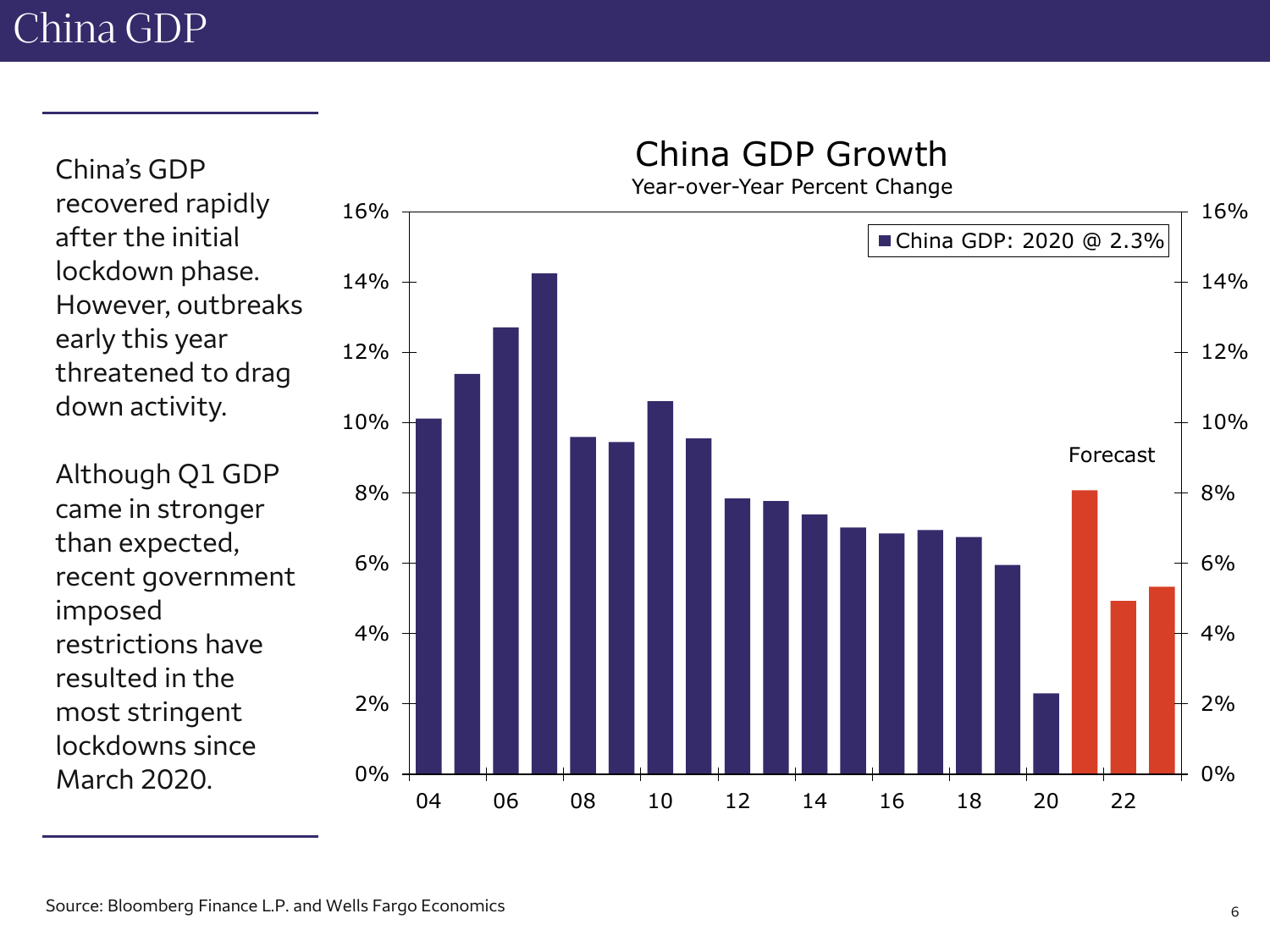Full year GDP growth for 2021 came in at 5.7%, which marks the fastest GDP growth since 1984.

With less fiscal and monetary stimulus, and the rising cost of necessities, economic growth is set to slow in the coming year. We project 2.8% real GDP growth this year and 2.1% in 2023 .

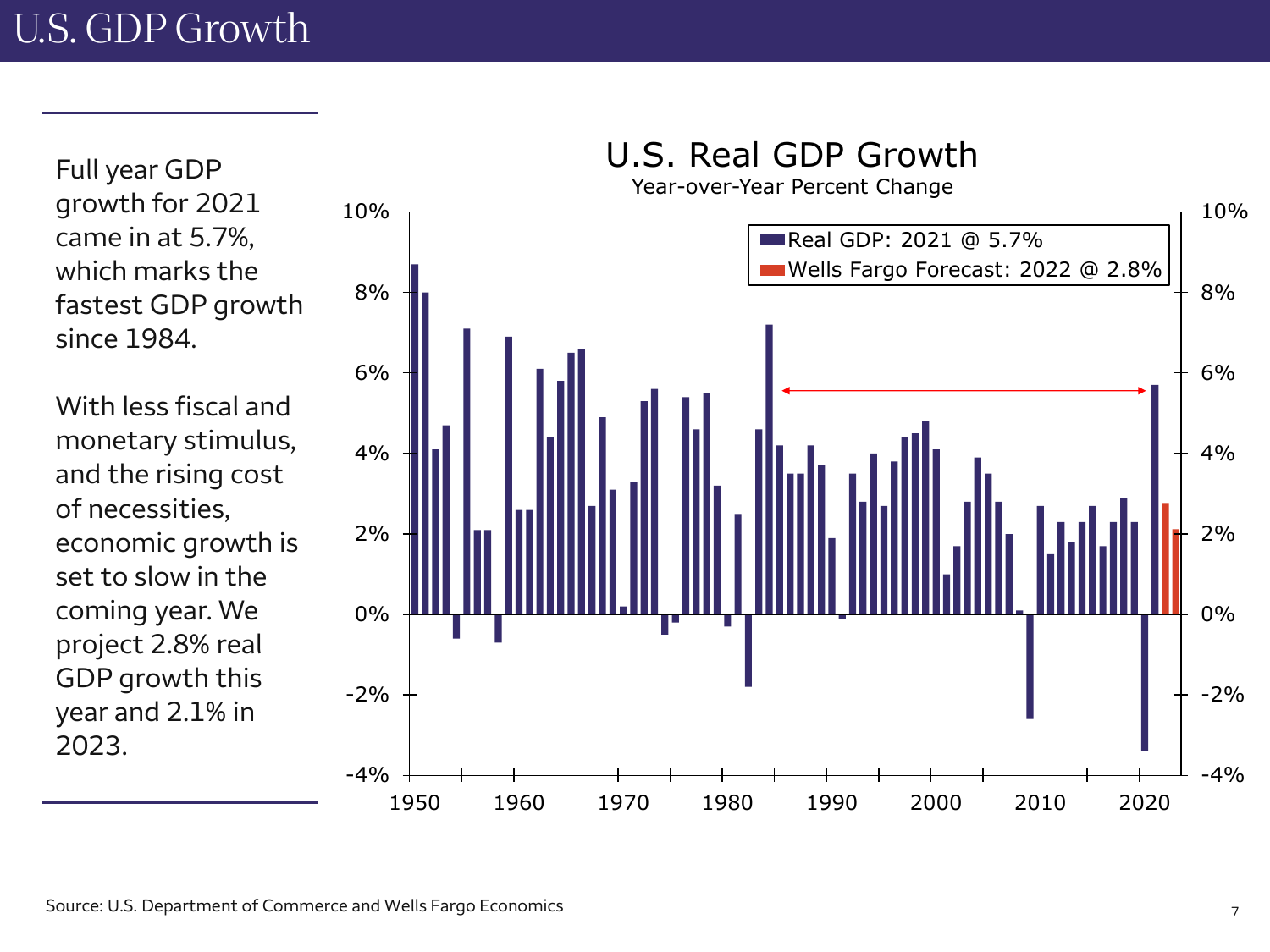## Percent of March and April Job Losses Recovered – March 2022



Source: U.S. Department of Labor and Wells Fargo Economics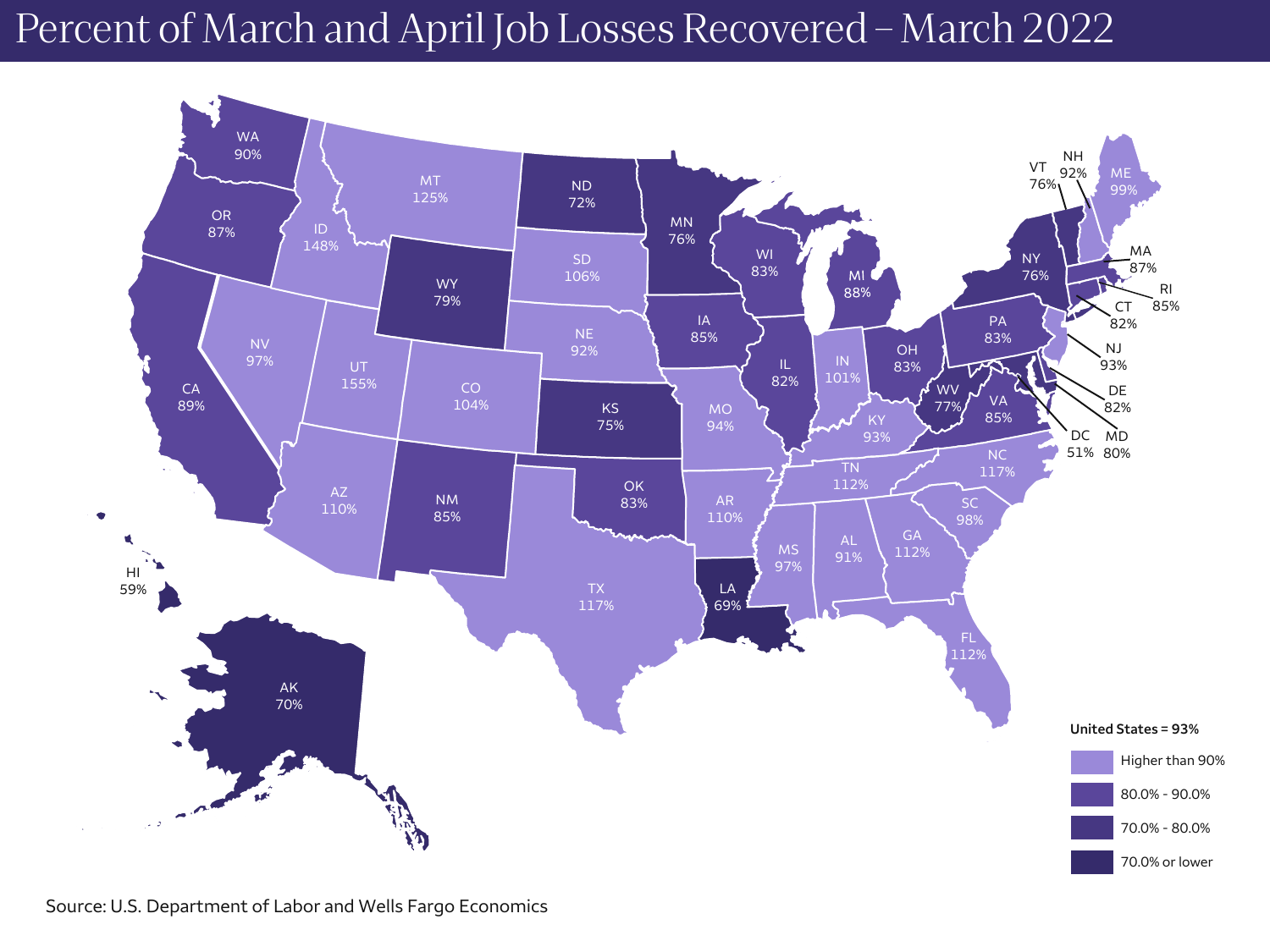The availability of workers continues to restrain the recovery.

There are signs of relief as the prime age participation rate has climbed 0.5 percentage points since the start of this year.

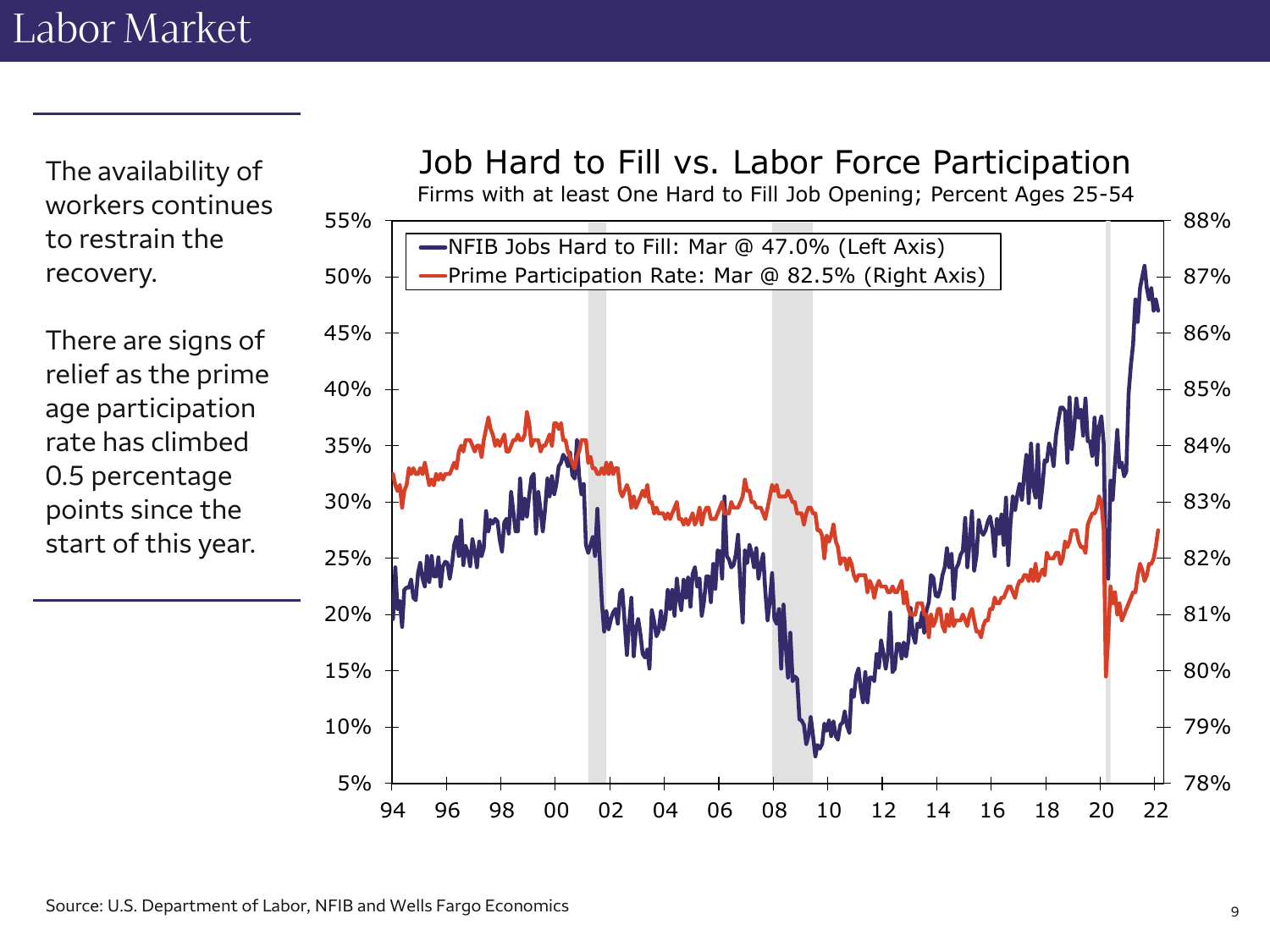Wage growth has picked up, particularly in lower-paying industries that are struggling the most to get workers back to the job site. At the same time, firms are raising prices in tandem with rising wages, which raises the prospect of a self-reinforcing wage-price spiral.

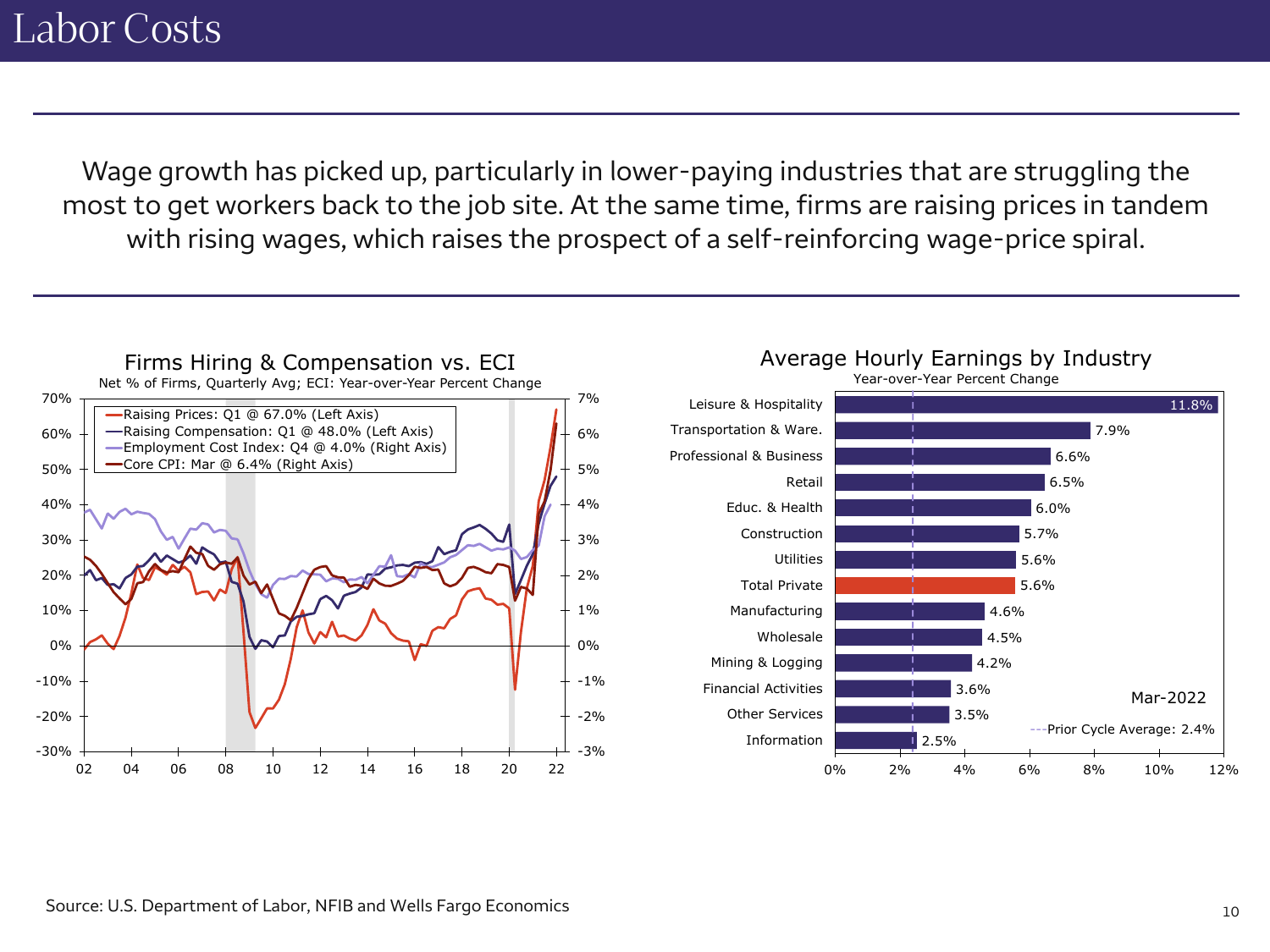Optimism about the economic outlook has been shaky as inflation has begun to take its toll on business sentiment and spending outlook. Roughly 31% of small business owners cite inflation as their greatest concern in March, the highest since 1981.

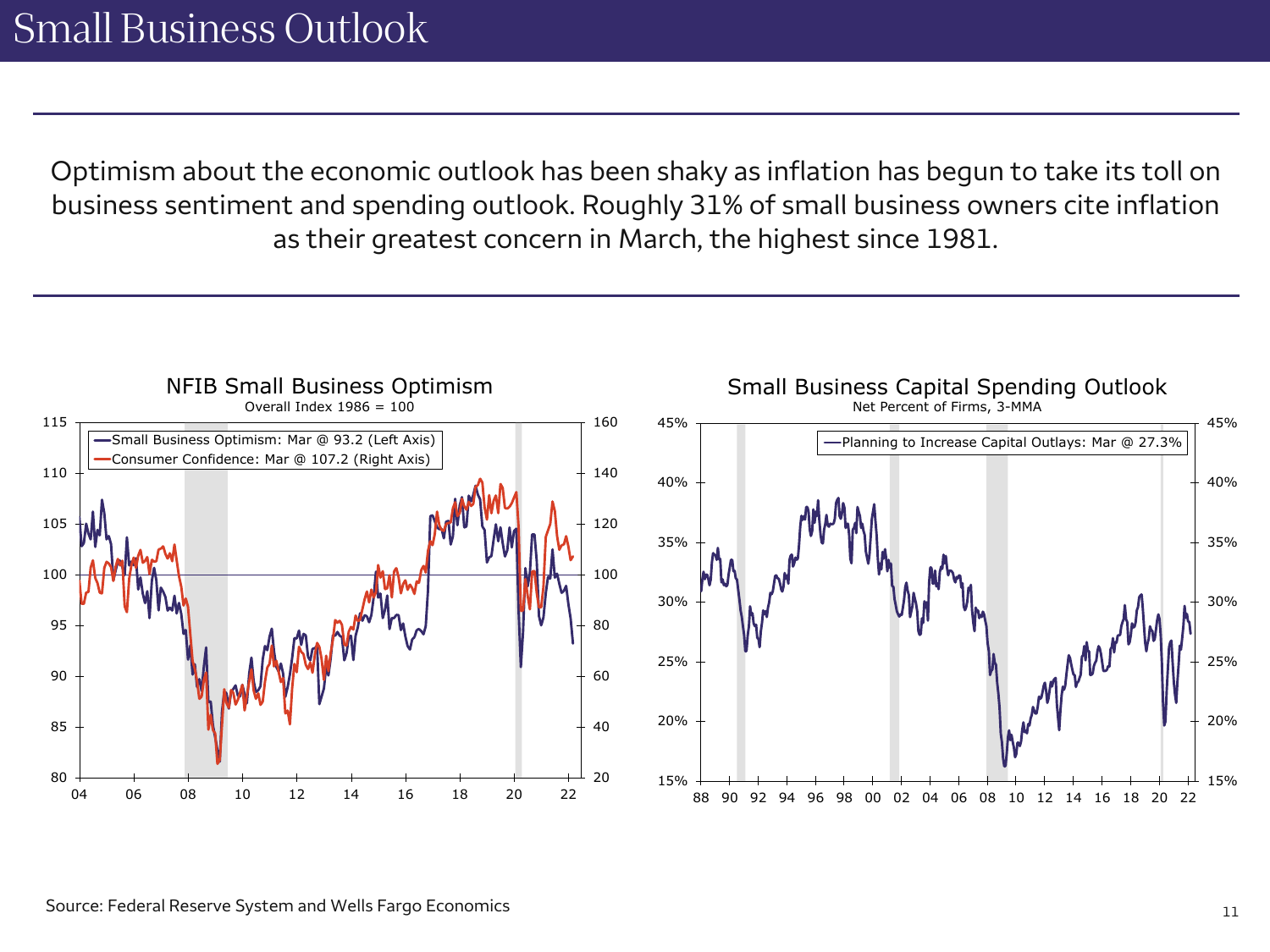Goods as a share of spending has been elevated during COVID, as pandemic measures limited services spending.

This spike has been slow to normalize, suggesting that there have been some structural shifts, i.e. stronger wage growth at the lower end, that continue to bolster goods purchases.

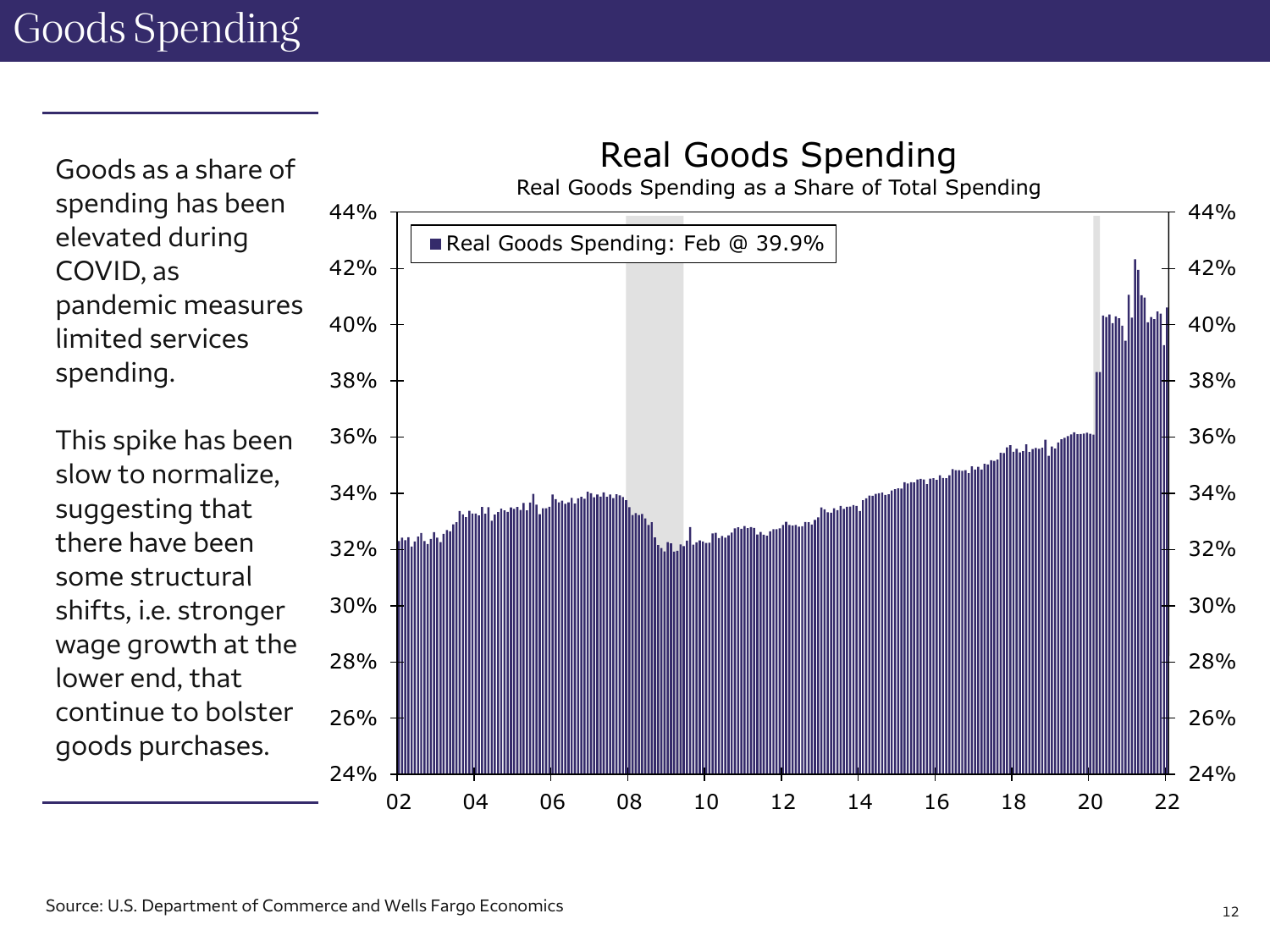Personal spending for durable goods has been weaker following the holiday shopping season. Regardless, durables have seen the largest change in PCE inflation since the onset of the pandemic due to high demand and supply chain woes.

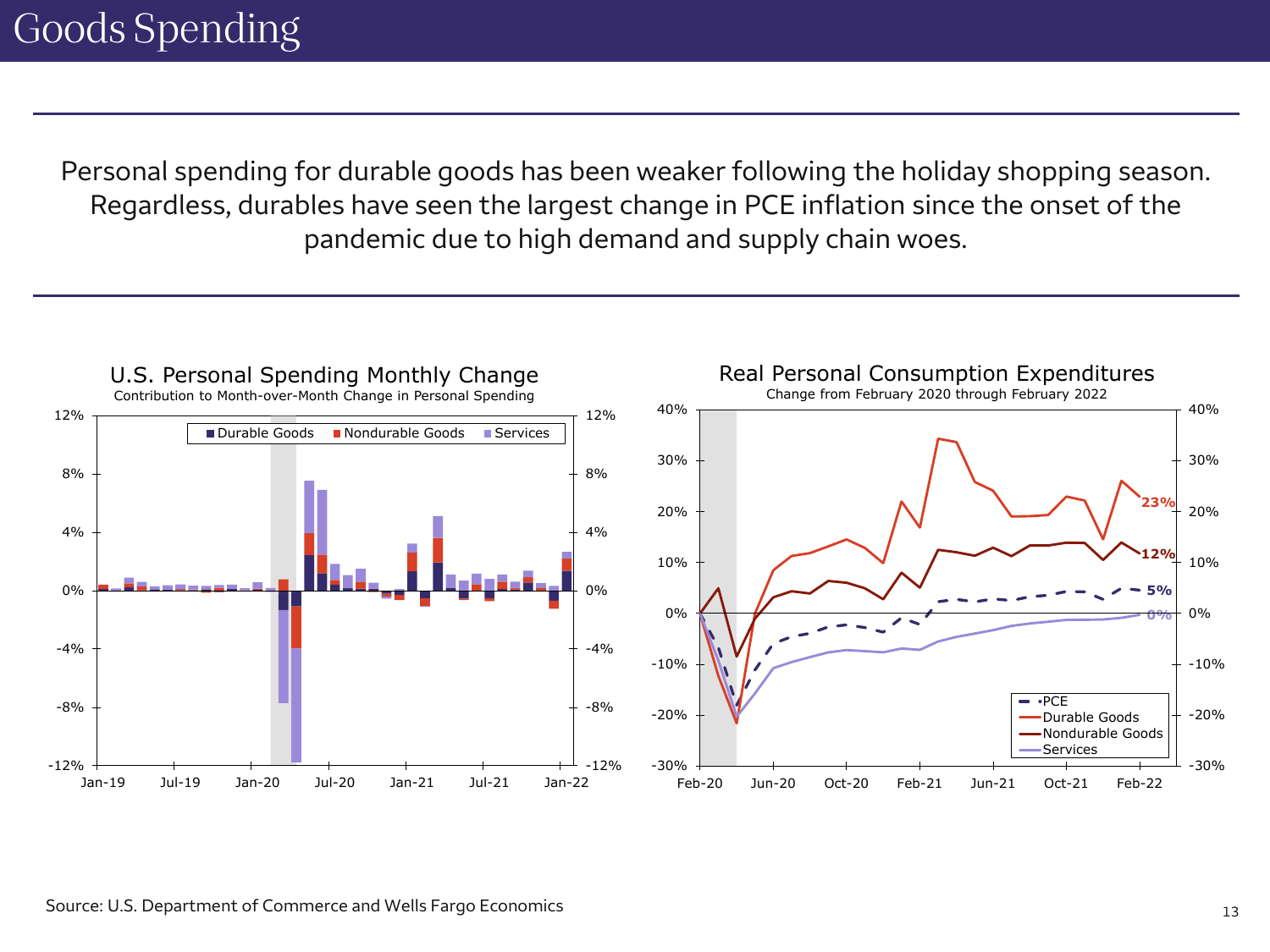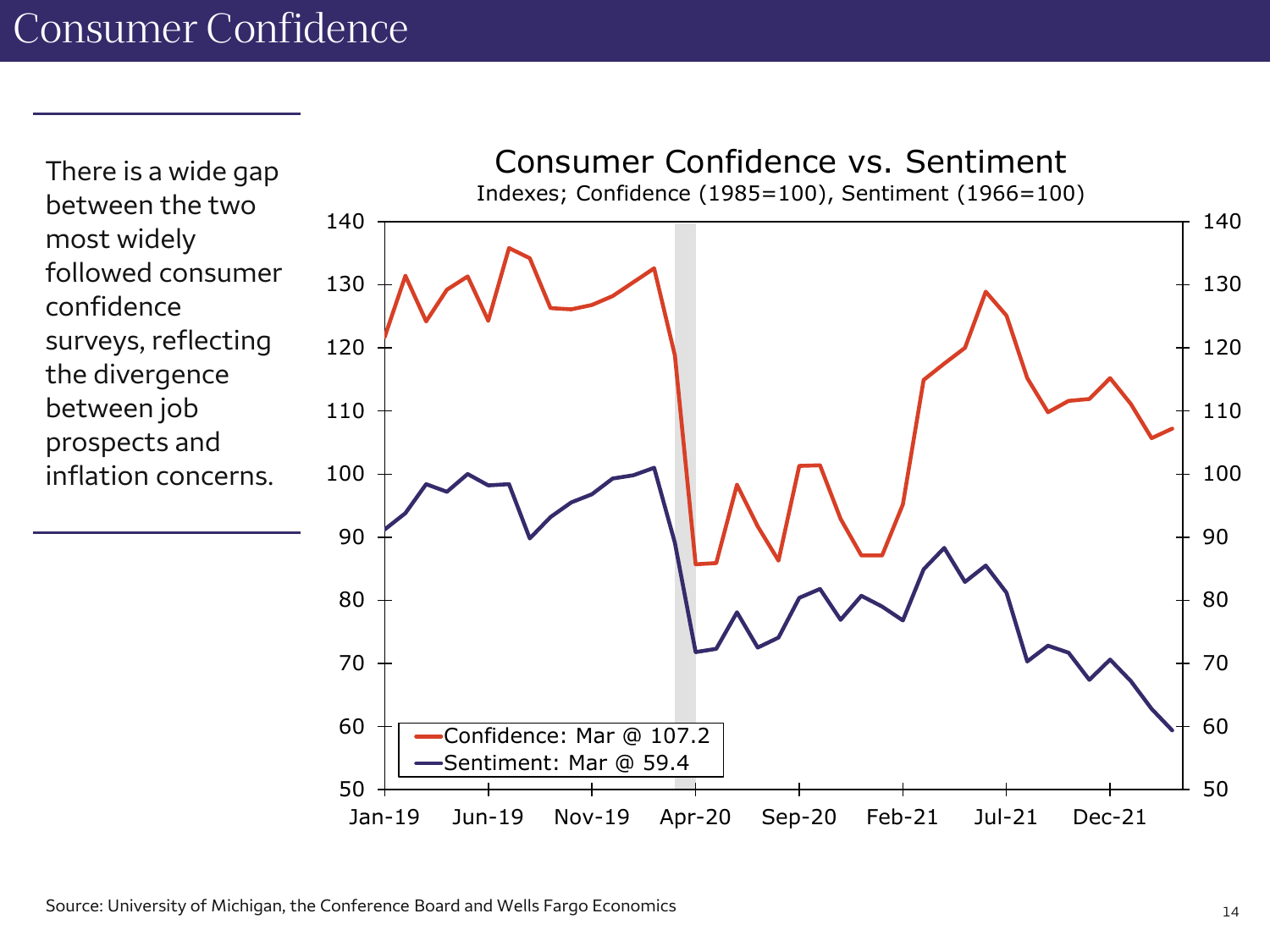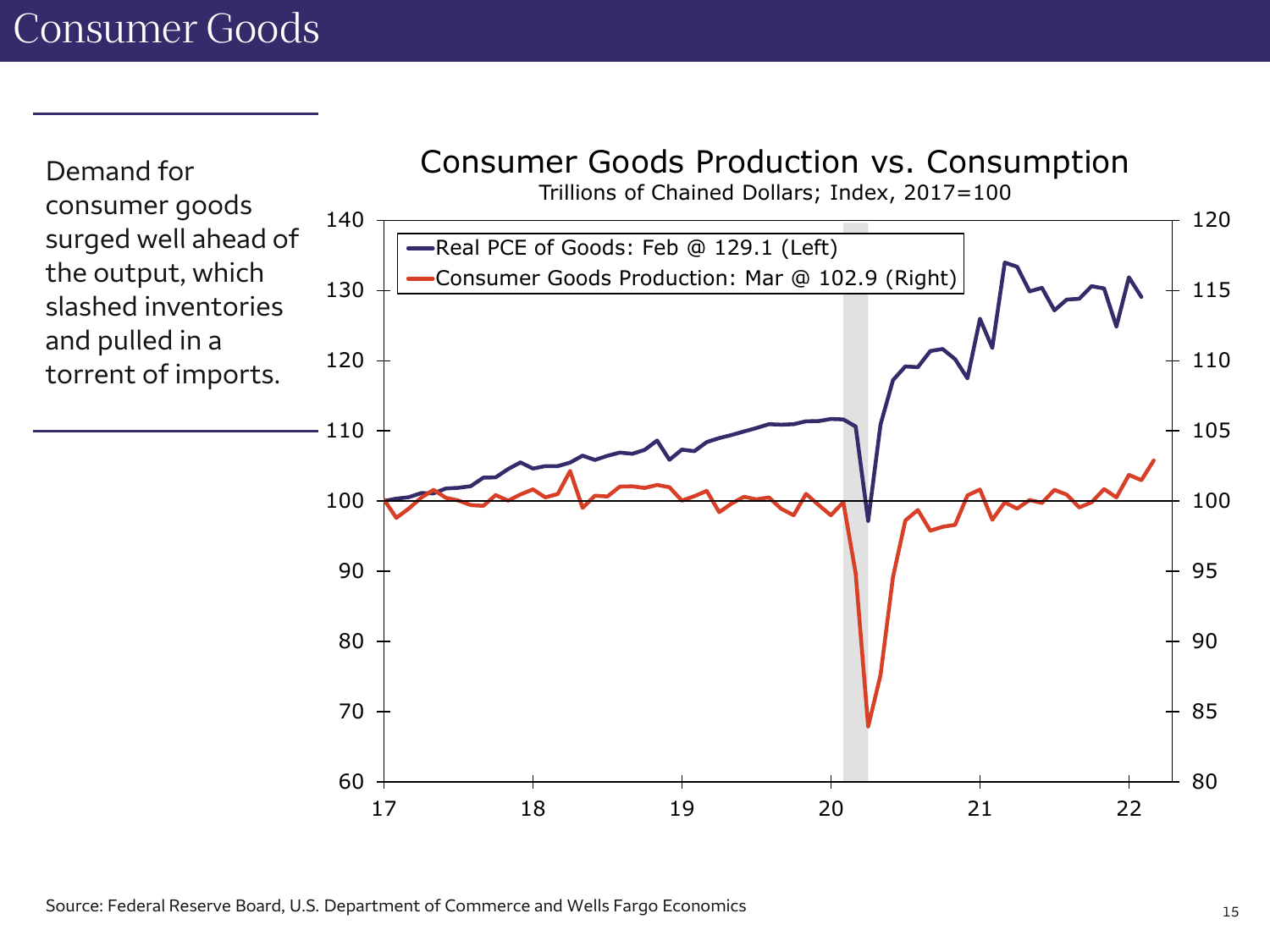The pandemic likely marks a significant shift in inflation that will prove long lasting.

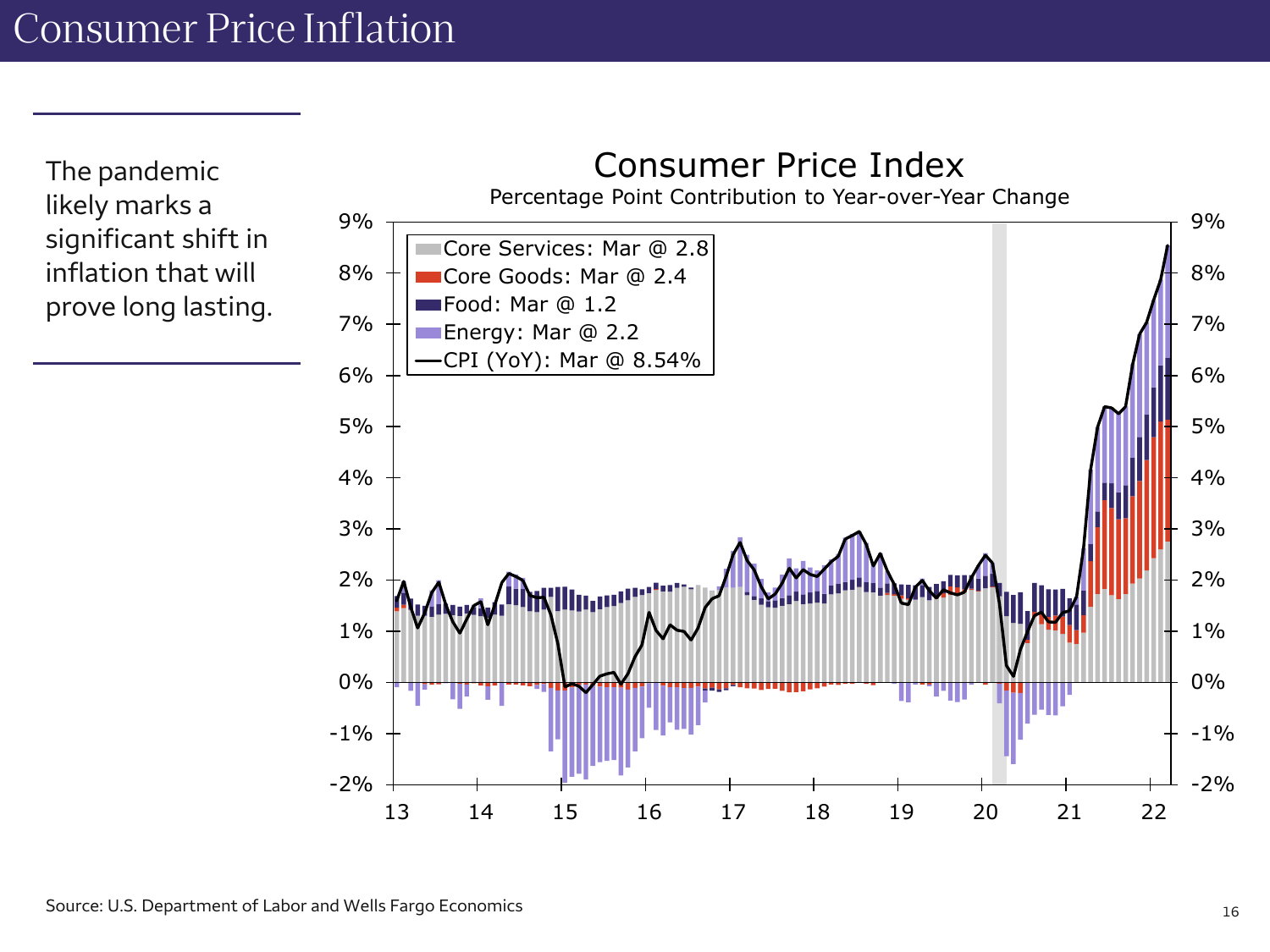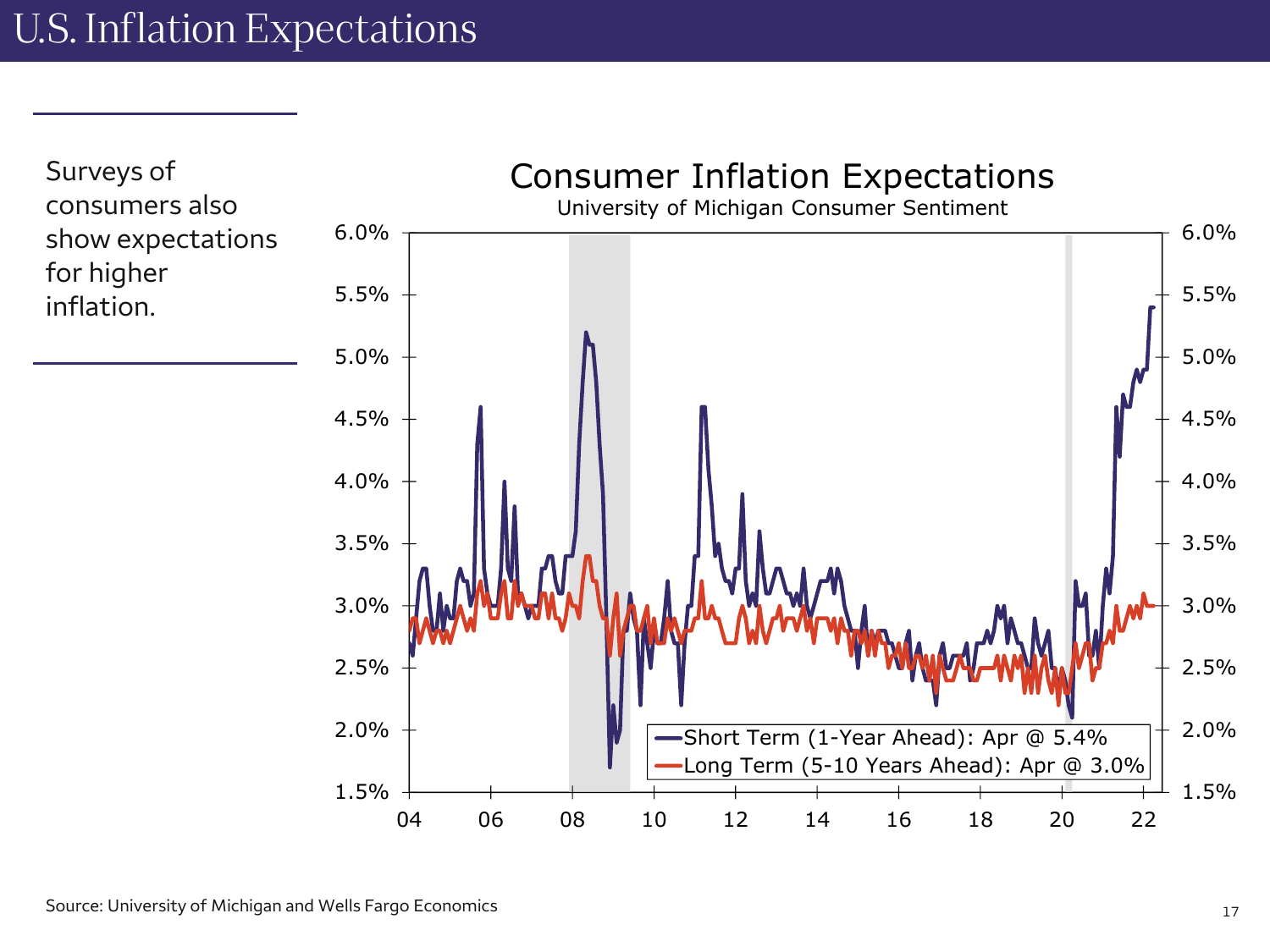Cotton prices have risen steadily since the onset of the pandemic.

Although production has rebounded to prepandemic levels, growing demand has outstripped supply.

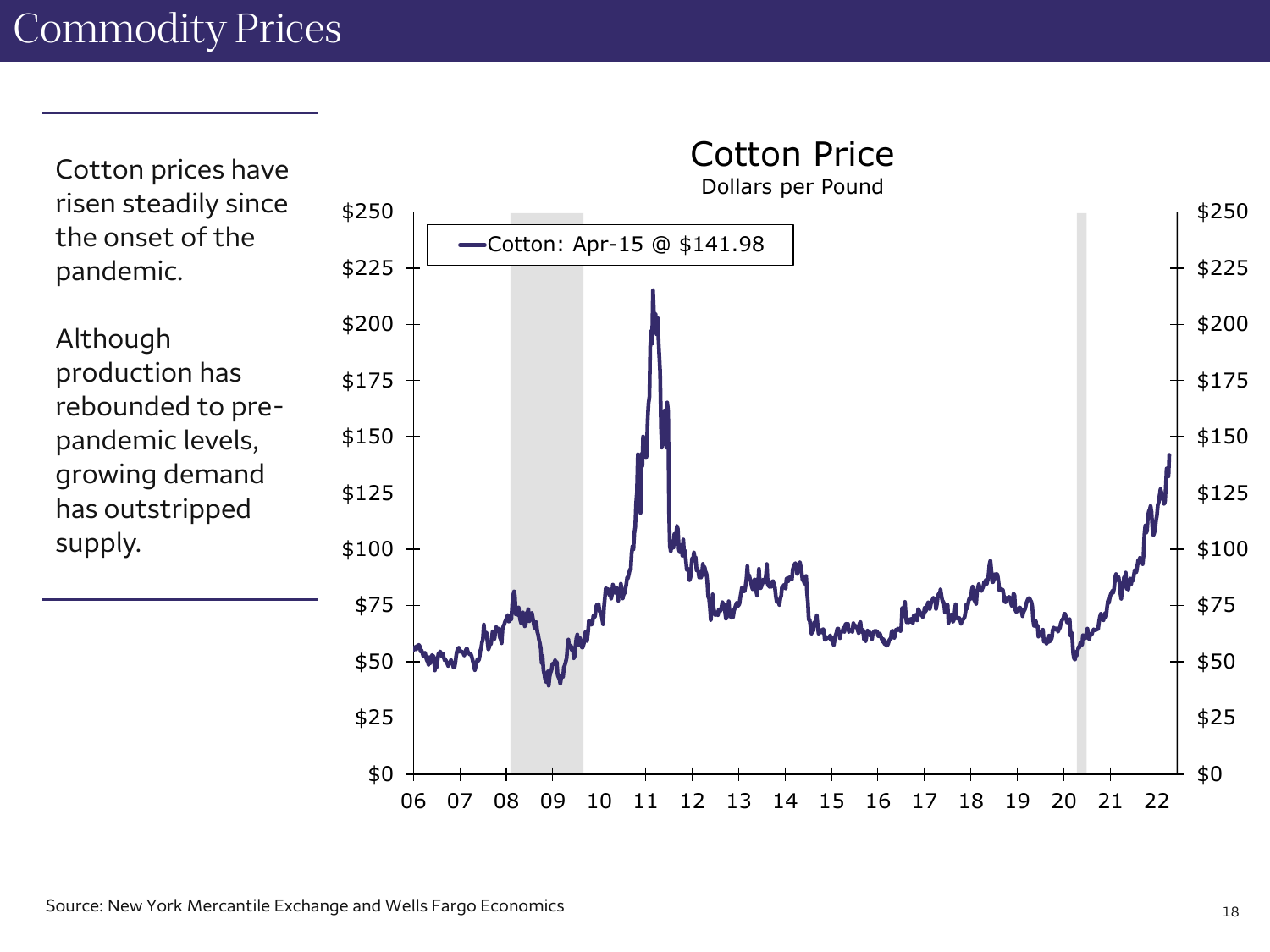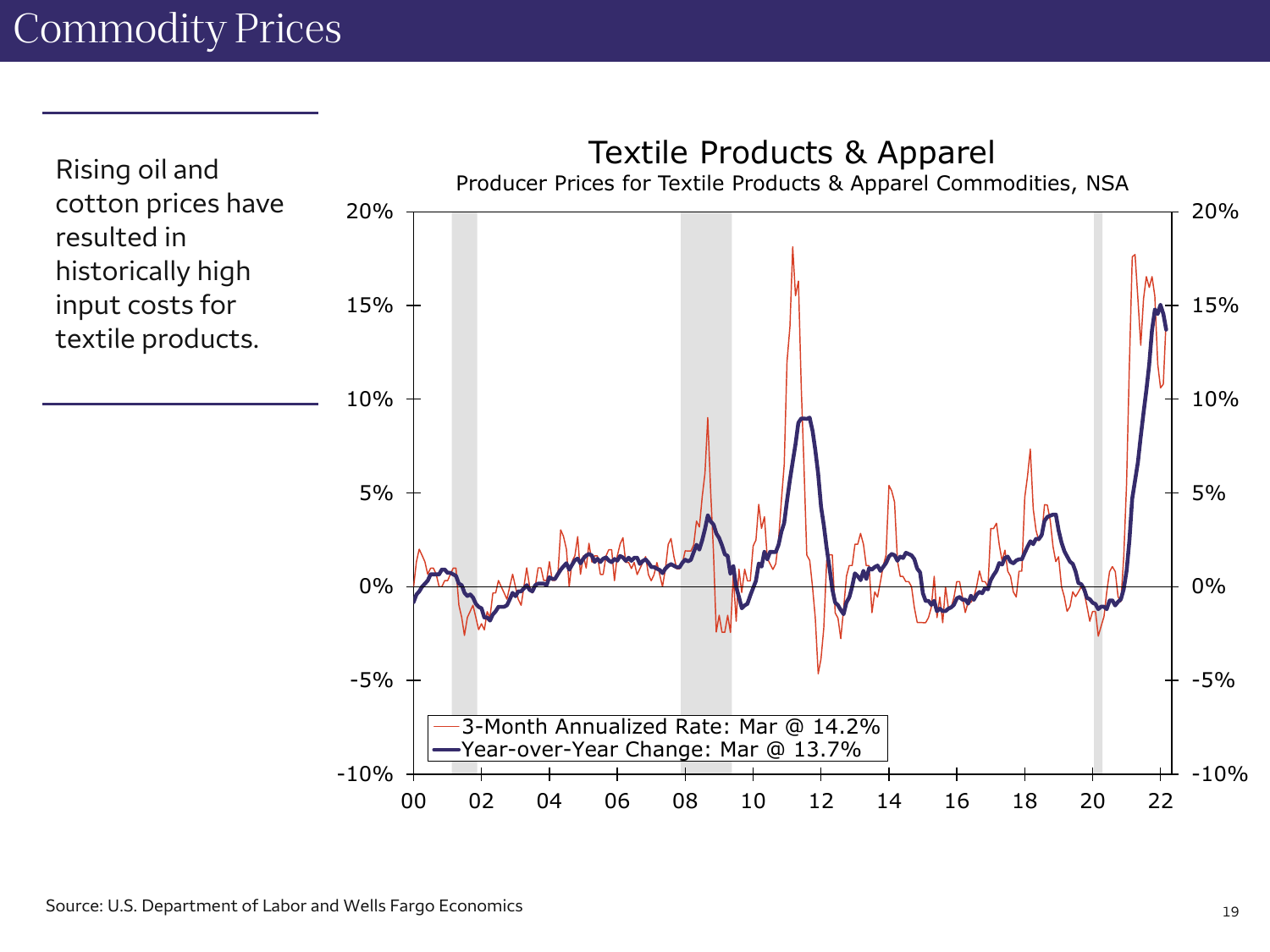Durables have seen the bulk of PCE inflation since the onset of the pandemic due to unusually strong demand, which has stressed supply chains.

### Personal Consumption by Category

Change from Pre-Pandemic (Feb. 2020) to January 2022, Nominal

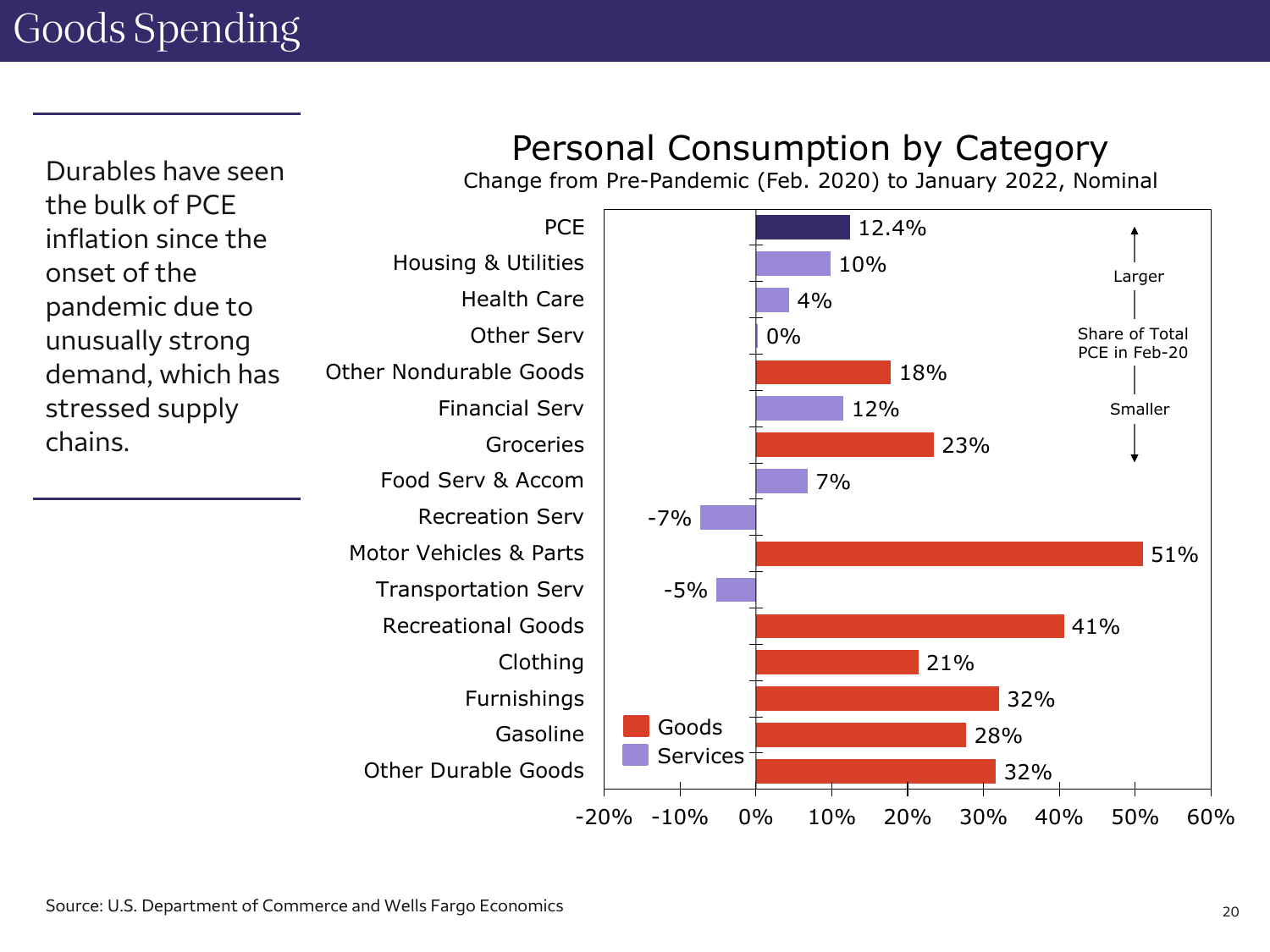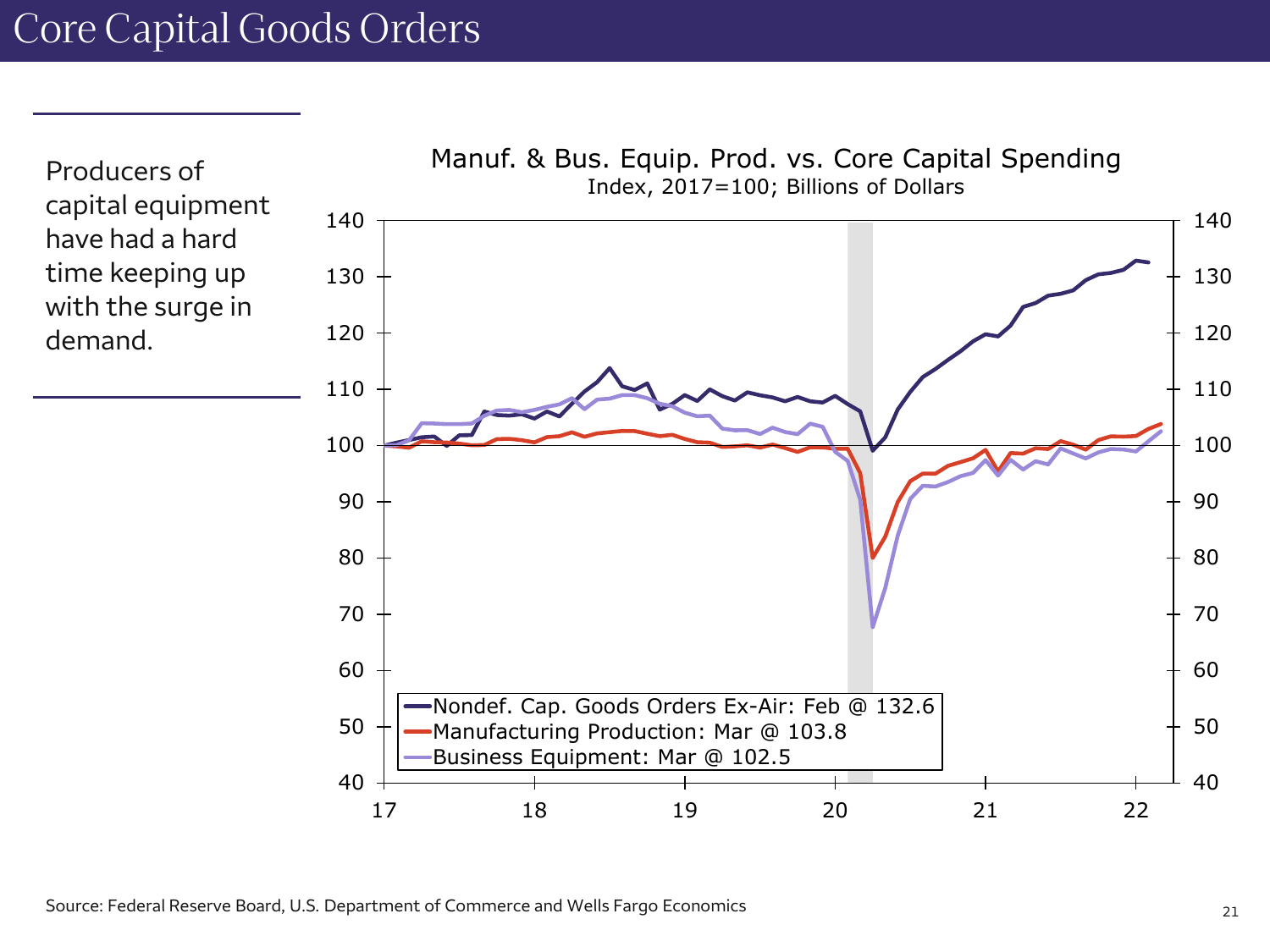## Pressure Gauge

| Indicator                             | Feb-20   | Mar      | Apr      | Mav      | Jun      |          | Aug     | Sep     | Oct           | Nov     | Dec      | Jan      | Feb-21 Mar |         | Apr     | May     | Jun     | Jul     | Aug      | Sep      | Oct     | <b>Nov</b> | Dec     | Jan      | Feb-22 Mar |         | Apr      |
|---------------------------------------|----------|----------|----------|----------|----------|----------|---------|---------|---------------|---------|----------|----------|------------|---------|---------|---------|---------|---------|----------|----------|---------|------------|---------|----------|------------|---------|----------|
| Volume                                |          |          |          |          |          |          |         |         |               |         |          |          |            |         |         |         |         |         |          |          |         |            |         |          |            |         |          |
| <b>Unfilled Orders (a)</b>            | 7.6%     | 3.7%     | .9%      | $-2.2%$  | $-.3%$   | 2.8%     | 4.0%    | 5.1%    | 6.2%          | 7.4%    | 6.7%     | 8.4%     | 10.8%      | 14.7%   | 15.1%   | 15.3%   | 13.2%   | 13.5%   | 12.2%    | 12.2%    | 9.2%    | 8.0%       | 5.2%    | 4.9%     | 2.5%       |         |          |
| Cass Freight Index (a)                | $-13.2%$ | 14.0%    | $-33.5%$ | $-44.1%$ | $-36.3%$ | 48.0%    | 88.4%   | 115.9%  | 80.5%         | 21.6%   | $-17.4%$ | $-21.7%$ | $-8.1%$    | 29.1%   | 26.8%   | 59.0%   | 12.2%   | $-.3%$  | $-10.6%$ | $-14.4%$ | 4.1%    |            | 8.4%    | $-32.4%$ | $-11.1%$   | $-1.6%$ |          |
| Taiwan Elect. Product Exports (a)     | $-38.1%$ | 14.7%    | 56.6%    | 41.7%    | 14.7%    | 39.7%    | 120.9%  | 87.0%   | 96.2%         | 3.3%    | $-9.4%$  | 10.2%    | $-47.1%$   | 23.5%   | 6.6%    | 133.2%  | 35.6%   | 39.3%   | 73.1%    | 70.5%    | $-2.4%$ | 20.0%      | $-7.5%$ | 41.6%    | 31.8%      | 34.1%   |          |
| <b>Real Goods Consumption (b)</b>     | 0.0%     | $-0.9%$  | $-13.0%$ | $-0.7%$  | 5.0%     | 6.8%     | 6.7%    | 8.7%    | 9.0%          | 7.7%    | 5.2%     | 12.8%    | 9.1%       | 20.0%   | 19.5%   | 16.3%   | 16.8%   | 13.9%   | 15.3%    | 15.4%    | 17.0%   | 16.7%      | 11.9%   | 18.1%    | 15.6%      |         |          |
| <b>Time</b>                           |          |          |          |          |          |          |         |         |               |         |          |          |            |         |         |         |         |         |          |          |         |            |         |          |            |         |          |
| <b>ISM Manuf. Supplier Deliveries</b> | 57.3     | 65.0     | 76.0     | 68.0     | 56.9     | 55.8     | 58.2    | 59.0    | 60.5          | 61.7    | 67.7     | 68.2     | 72.0       | 76.6    | 75.0    | 78.8    | 75.1    | 72.5    | 69.5     | 73.4     | 75.6    | 72.2       | 64.9    | 64.6     | 66.1       | 65.4    |          |
| ISM Serv. Supplier Deliveries         | 52.4     | 62.1     | 78.3     | 67.0     | 57.5     | 55.2     | 60.5    | 54.9    | 56.2          | 57.0    | 62.8     | 57.8     | 60.8       | 61.0    | 66.1    | 70.4    | 68.5    | 72.0    | 69.6     | 68.8     | 75.7    | 75.7       | 63.9    | 65.7     | 66.2       | 63.4    |          |
| Ships Awaiting Space LA & LB (c)      | 0.0      | 0.0      | 0.0      | 0.0      | 0.0      | 0.5      | 2.0     | 1.5     | 4.3           | 10.0    | 22.2     | 32.1     | 32.6       | 26.5    | 21.5    | 18.9    | 13.8    | 21.4    | 34.8     | 56.3     | 66.6    | 70.0       | 85.6    | 103.2    | 79.9       | 48.4    | 38.6     |
| Price                                 |          |          |          |          |          |          |         |         |               |         |          |          |            |         |         |         |         |         |          |          |         |            |         |          |            |         |          |
| World Container Index (WCI)           | \$1,633  | \$1,520  | \$1,500  | \$1.549  | \$1,788  | \$2,009  | \$2,144 | \$2.541 | \$2.592       | \$2,806 | \$3,955  | \$5,263  | \$5,227    | \$4,991 | \$4,919 | \$5,898 | \$7,052 | \$8,879 | \$9.556  | \$10,237 | \$9,891 | \$9,180    | \$9,227 | \$9.518  | \$9,398    | \$8.783 | \$8,042  |
| PPI Transp. & Ware. of Goods (a)      | 0.3%     | $-1.9%$  | $-7.6%$  | $-12.2%$ | $-8.8%$  | 1.0%     | 9.0%    |         |               |         | 10.2%    | 10.7%    | 13.0%      | 16.3%   | 16.5%   | 16.9%   | 14.4%   | 12.5%   | 9.6%     | 11.9%    | 16.4%   | 22.5%      | 19.5%   | 19.6%    | 15.6%      | 36.9%   |          |
| Dry Van Rate Per Mile (a)             | 7.6%     | $-16.0%$ | $-28.6%$ | $-49.7%$ | $-16.5%$ | 52.6%    | 352.8%  | 315.4%  | 191.1% 112.6% |         | 48.8%    | 12.2%    | $-25.4%$   | 10.5%   | 12.6%   | 52.0%   | $-8.4%$ | $-8.6%$ | $-0.2%$  | 41.8%    | 64.5%   | 57.1%      | 54.4%   | 91.6%    | 70.1%      | $-7.2%$ | $-51.2%$ |
| Inventory                             |          |          |          |          |          |          |         |         |               |         |          |          |            |         |         |         |         |         |          |          |         |            |         |          |            |         |          |
| Retail Inventory-to-Sales Ratio       | 1.43     | 1.52     | 1.67     | 1.34     | 1.22     | 1.21     | 1.22    | 1.22    | 1.23          | 1.26    | 1.28     | 1.20     | 1.23       | 1.10    | 1.07    | 1.08    | 1.08    | 1.11    | 1.10     | 1.09     | 1.07    | 1.08       | 1.17    | 1.13     | 1.13       |         |          |
| <b>ISM Manuf. Cons. Inventories</b>   | 41.8     | 43.4     | 48.8     | 46.2     | 44.6     | 41.6     | 38.1    | 37.9    | 36.7          | 36.3    | 37.9     | 33.1     | 32.5       | 29.9    | 28.4    | 28.0    | 30.8    | 25.0    | 30.2     | 31.7     | 31.7    | 25.1       | 31.7    | 33.0     | 31.8       | 34.1    |          |
| Inventory Too Low (d)                 | $-3.5%$  | $-1.5%$  | $-6.6%$  | $-4.5%$  | 1.2%     | 1.3%     | 2.7%    | 4.8%    | 4.4%          | 4.9%    | 6.5%     | 5.3%     | 4.5%       | 2.5%    | 7.0%    | 8.0%    | 11.0%   | 12.0%   | 11.0%    | 10.0%    | 9.0%    | 15.0%      | 9.0%    | 7.0%     | 7.0%       | 9.0%    |          |
| Labor                                 |          |          |          |          |          |          |         |         |               |         |          |          |            |         |         |         |         |         |          |          |         |            |         |          |            |         |          |
| Production & Manuf. Posts (b)         | 0.2%     | 1.3%     | -30.0%   | $-31.6%$ | $-23.7%$ | $-13.8%$ | $-6.1%$ | 4.2%    | 12.9%         | 20.6%   | 27.4%    | 26.3%    | 38.2%      | 46.8%   | 63.5%   | 74.8%   | 76.7%   | 84.0%   | 78.0%    | 87.3%    | 92.4%   | 103.0%     | 115.3%  | 102.9%   | 108.9%     | 108.3%  |          |
| Loading & Stocking Posts (b)          | 1.4%     | $-0.4%$  | $-32.5%$ | $-32.7%$ | $-17.6%$ | $-0.8%$  | 4.6%    | 12.3%   | 28.2%         |         | 39.0%    | 26.3%    | 38.9%      | 46.4%   | 61.7%   | 72.7%   | 76.6%   | 90.2%   | 72.0%    | 82.4%    | 92.4%   | 106.5%     | 114.9%  | 92.9%    | 97.5%      | 93.9%   |          |
| Jobs Hard to Fill (d)                 | 37.6%    | 35.2%    | 23.5%    | 23.2%    | 31.9%    | 30.2%    | 33.4%   | 36.4%   | 33.1%         | 33.5%   | 32.3%    | 32.7%    | 39.6%      | 42.2%   | 44.0%   | 48.0%   | 46.0%   | 49.0%   | 50.0%    | 51.0%    | 49.0%   | 48.0%      | 49.0%   | 47.0%    | 48.0%      | 47.0%   |          |

Notes: (a) 3-Month Annualized Rate, (b) versus February 2020, (c) Monthly Average, (d) Net % of Firms, Current Month Reflects Monthly Average of Available Data for All Series

Source: U.S. Department of Commerce, Bloomberg Finance L.P., Taiwan Ministry of Finance, Institute for Supply Management (ISM), Drewry, U.S. Department of Labor, National Federation of Independent Business (NFIB), Indeed.c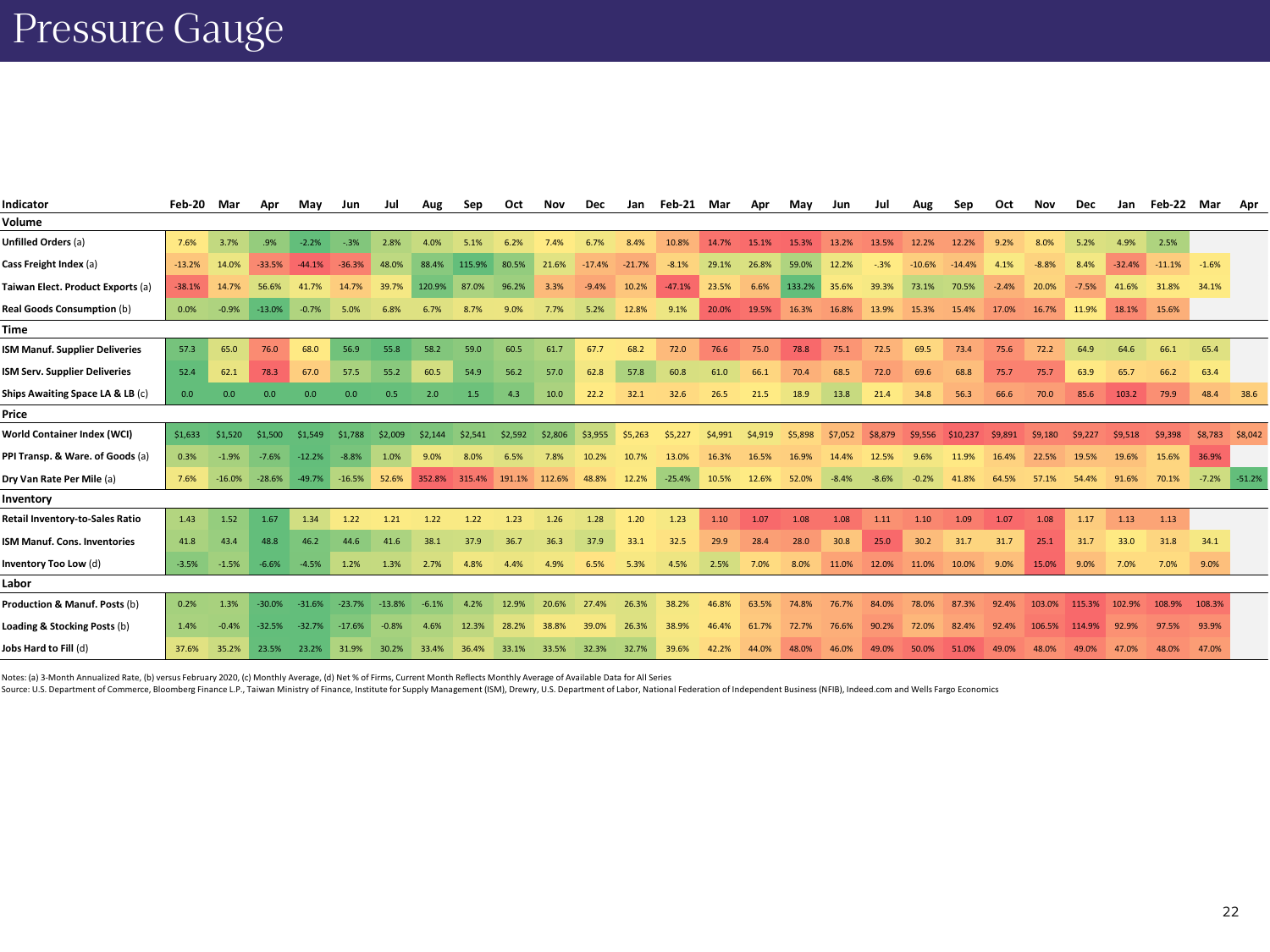Tight inventories and fast-rising home prices have put homes out of reach for many prospective home buyers. The share of consumers that feel now is a good time to buy a home is probing all-time lows. Investor demand is one reason why home prices have risen so rapidly.

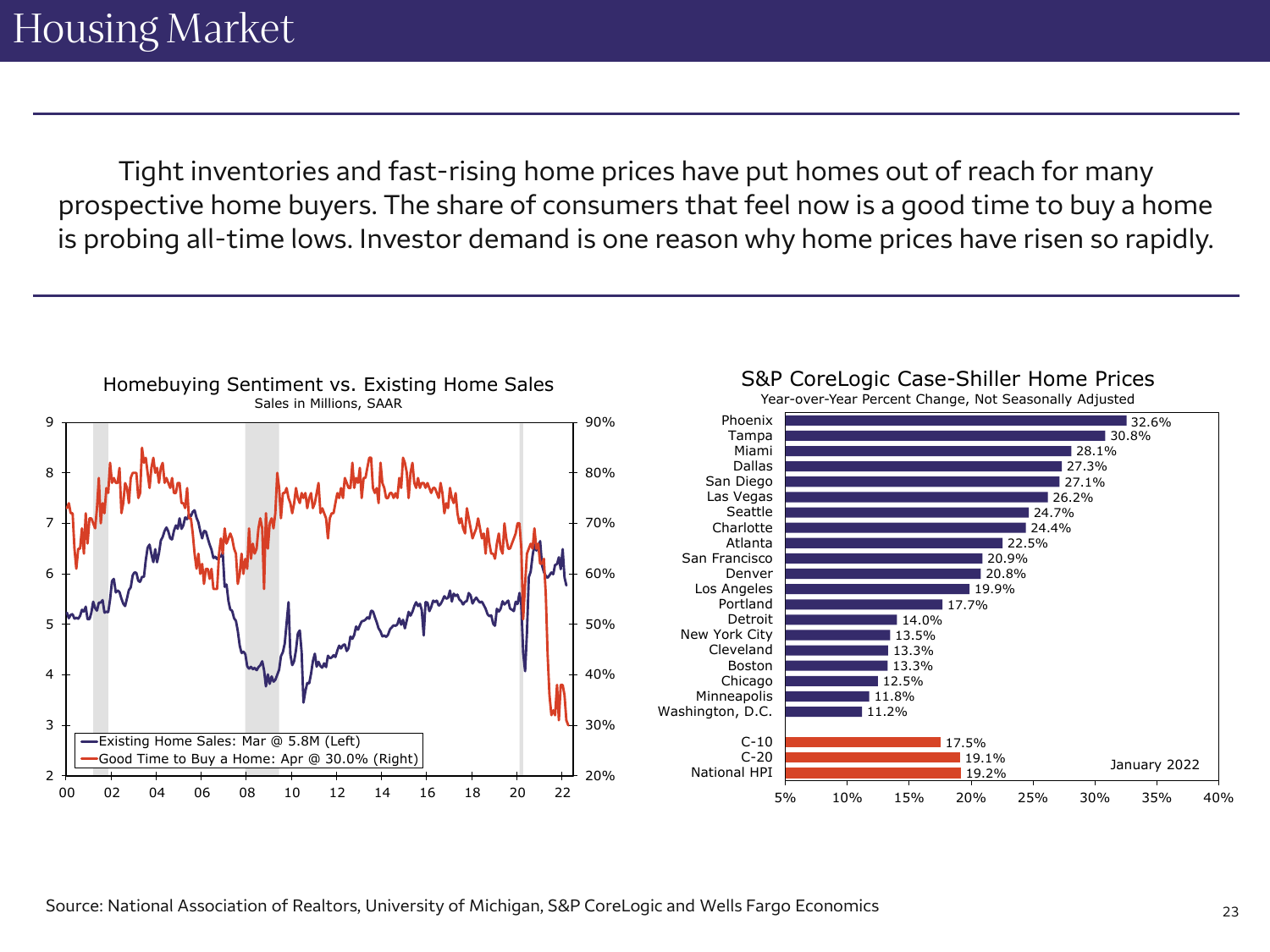There is a growing body of evidence of an affordability migration to traditionally smaller, secondary markets across the Sun Belt and South.

| <b>Top 10 Metro Areas by Numeric Growth</b><br>July 2020 - July 2021 |                                      |        |  |  |  |  |  |  |  |
|----------------------------------------------------------------------|--------------------------------------|--------|--|--|--|--|--|--|--|
| Rank                                                                 | Metro Area                           | Growth |  |  |  |  |  |  |  |
| 1.                                                                   | Dallas-Fort Worth-Arlington, TX      | 97,290 |  |  |  |  |  |  |  |
| 2.                                                                   | Phoenix-Mesa-Chandler, AZ            | 78,220 |  |  |  |  |  |  |  |
| 3.                                                                   | Houston-The Woodlands-Sugar Land, TX | 69,094 |  |  |  |  |  |  |  |
| 4.                                                                   | Austin-Round Rock-Georgetown, TX     | 53,301 |  |  |  |  |  |  |  |
| 5.                                                                   | Riverside-San Bernardino-Ontario, CA | 47,601 |  |  |  |  |  |  |  |
| 6.                                                                   | Atlanta-Sandy Springs-Alpharetta, GA | 42,904 |  |  |  |  |  |  |  |
| 7.                                                                   | Tampa-St. Petersburg-Clearwater, FL  | 36,129 |  |  |  |  |  |  |  |
| 8.                                                                   | San Antonio-New Braunfels, TX        | 35,105 |  |  |  |  |  |  |  |
| 9.                                                                   | Charlotte-Concord-Gastonia, NC-SC    | 31,381 |  |  |  |  |  |  |  |
| 10.                                                                  | Raleigh-Cary, NC                     | 28,186 |  |  |  |  |  |  |  |

Cities that Gained the Most Workers



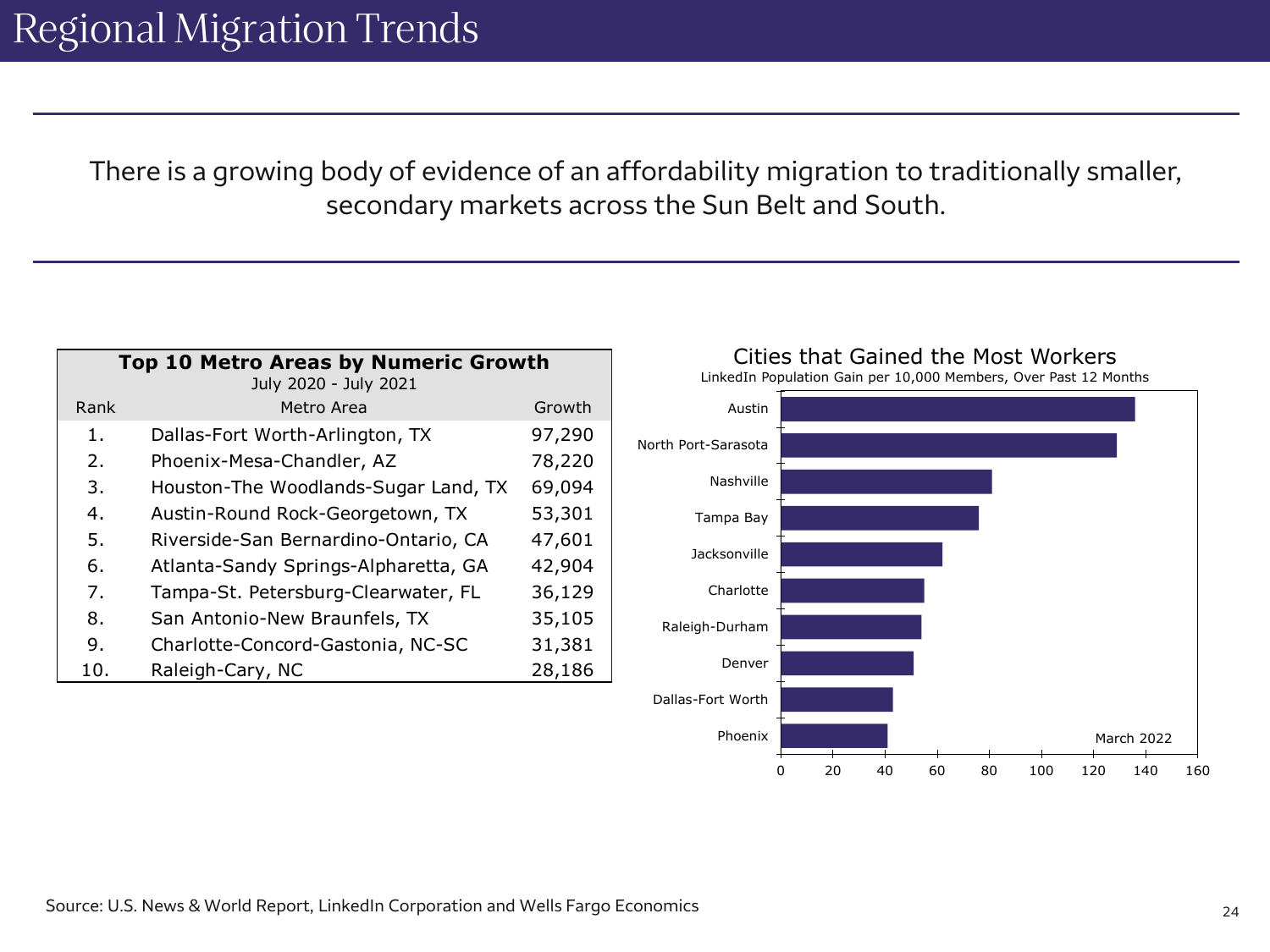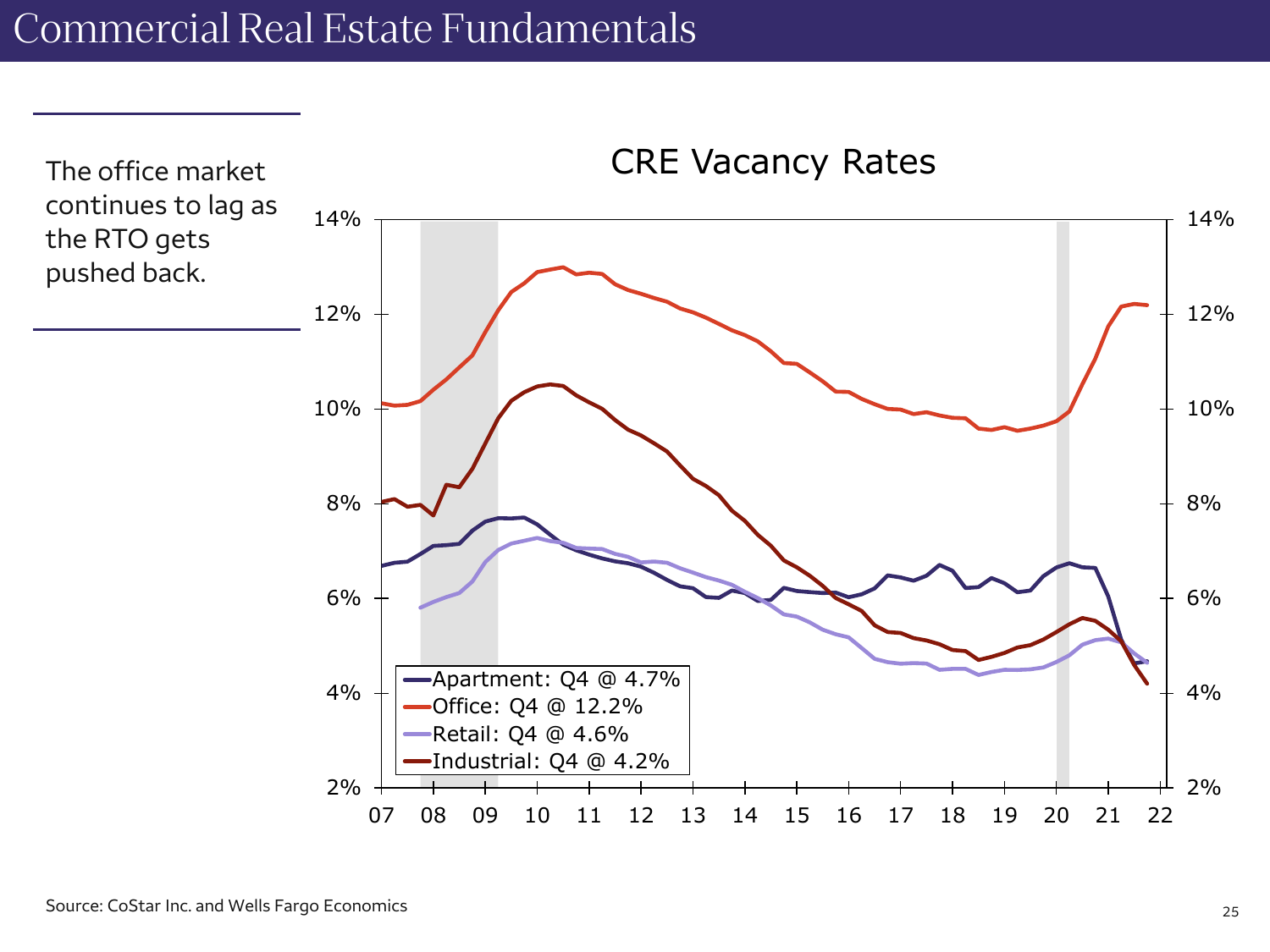Property prices are climbing at a rapid pace, led by sturdy gains in retail, apartment and industrial properties. While the hard-hit office and hotel markets face a longer road to recovery, their path of recovery is coming into better focus.

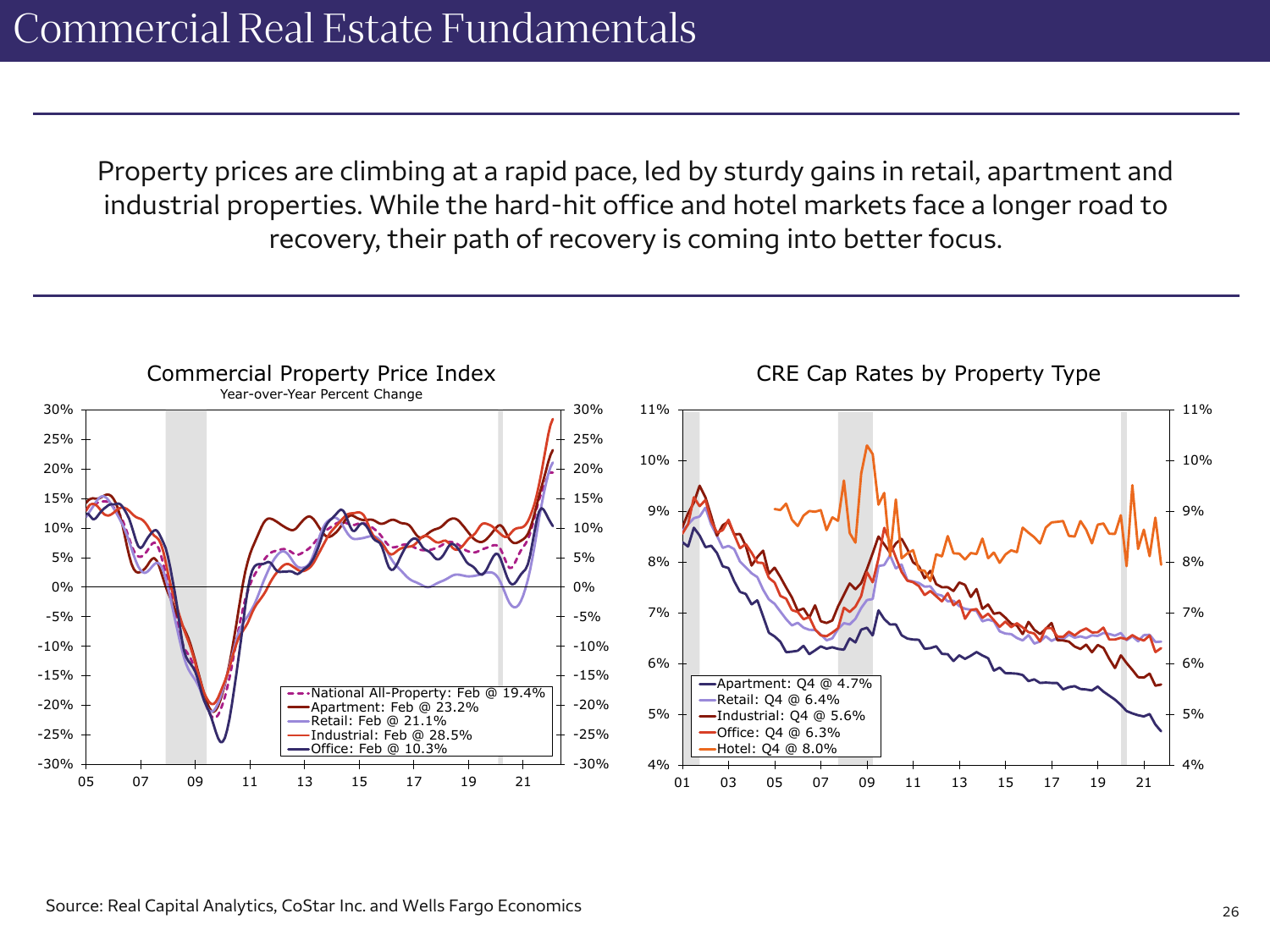-100 -50 0 50 100 150 200  $2%$ 4% 6% 8% 10% 12% 14% Net Absorption: Q4 @ 132.5M (Right Axis)<br>
We Completions: Q4 @ 66.6M (Right Axis)<br>
Vacancy Rate: Q4 @ 4.2% (Left Axis)<br>
02 04 06 08 10 12 14 16 18 20<br>
02 04 06 08 10 12 14 16 18 20 Industrial Supply & Demand Vacancy Rate; Millions of Square Feet Net Absorption: Q4 @ 132.5M (Right Axis) Net Completions: Q4 @ 66.6M (Right Axis) Vacancy Rate: Q4 @ 4.2% (Left Axis) The vacancy rate in industrial real estate has plummeted as building supply struggles to keep up with demand.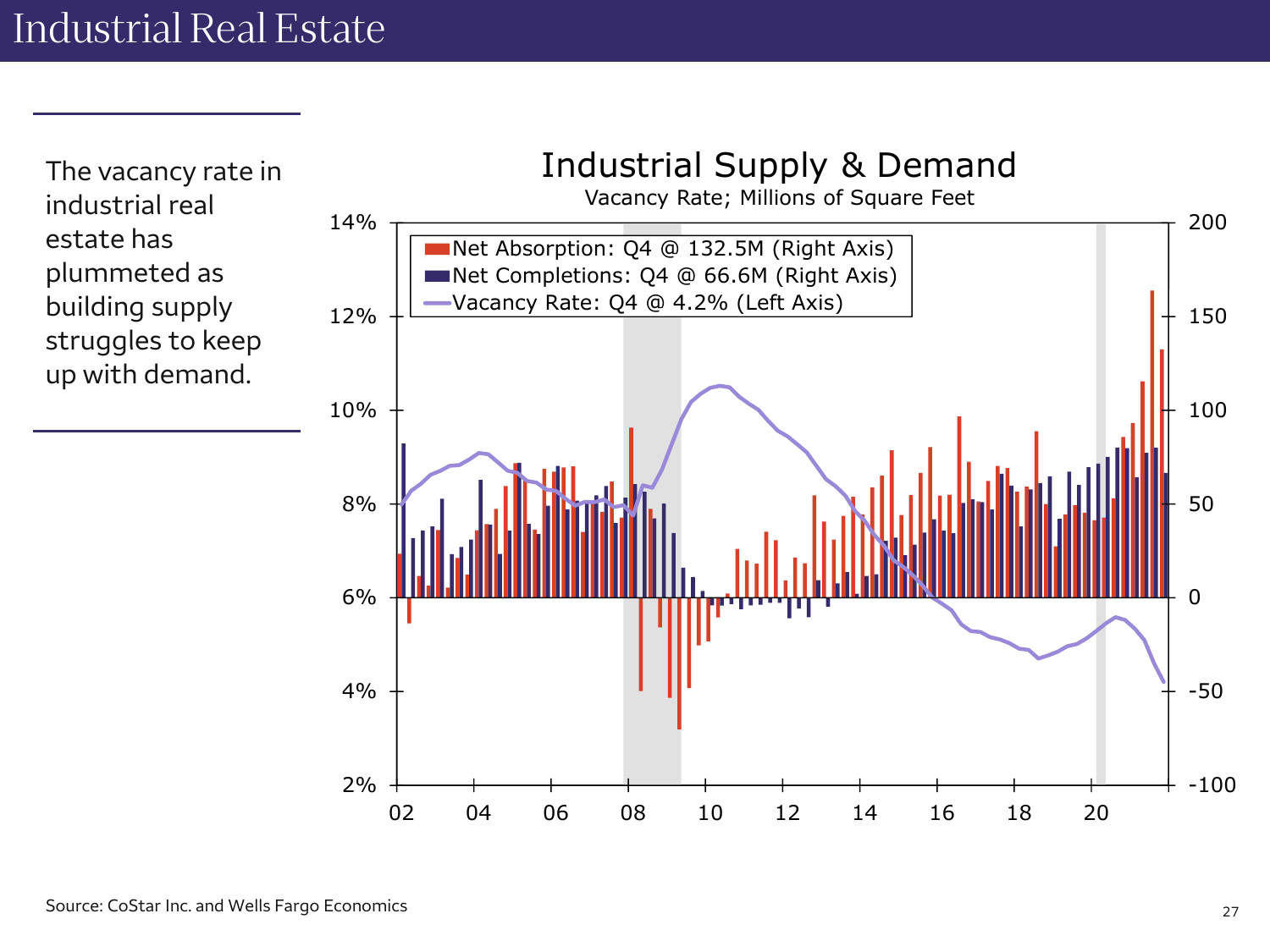Warehouse construction has seen substantial growth to meet surging demand.

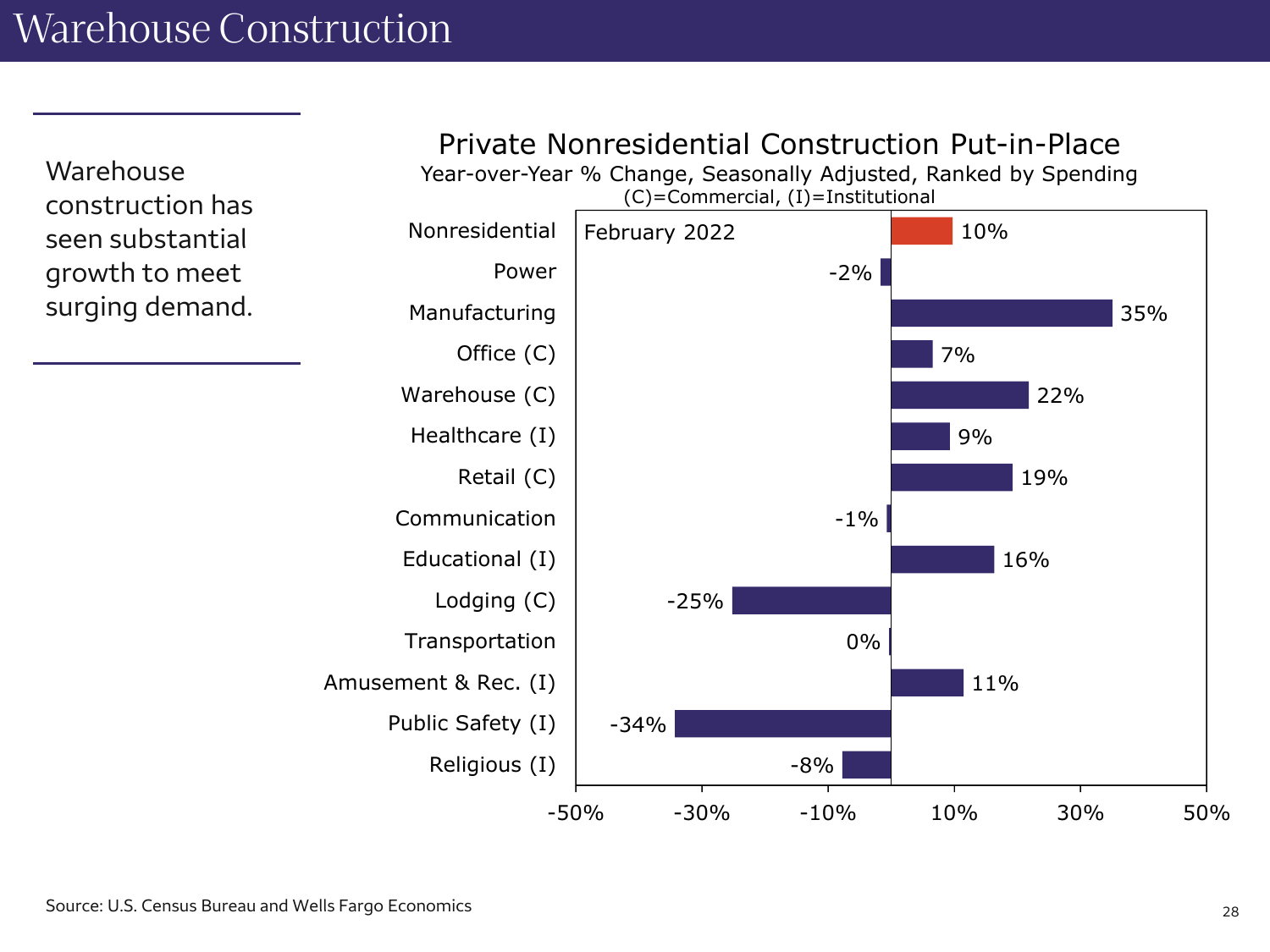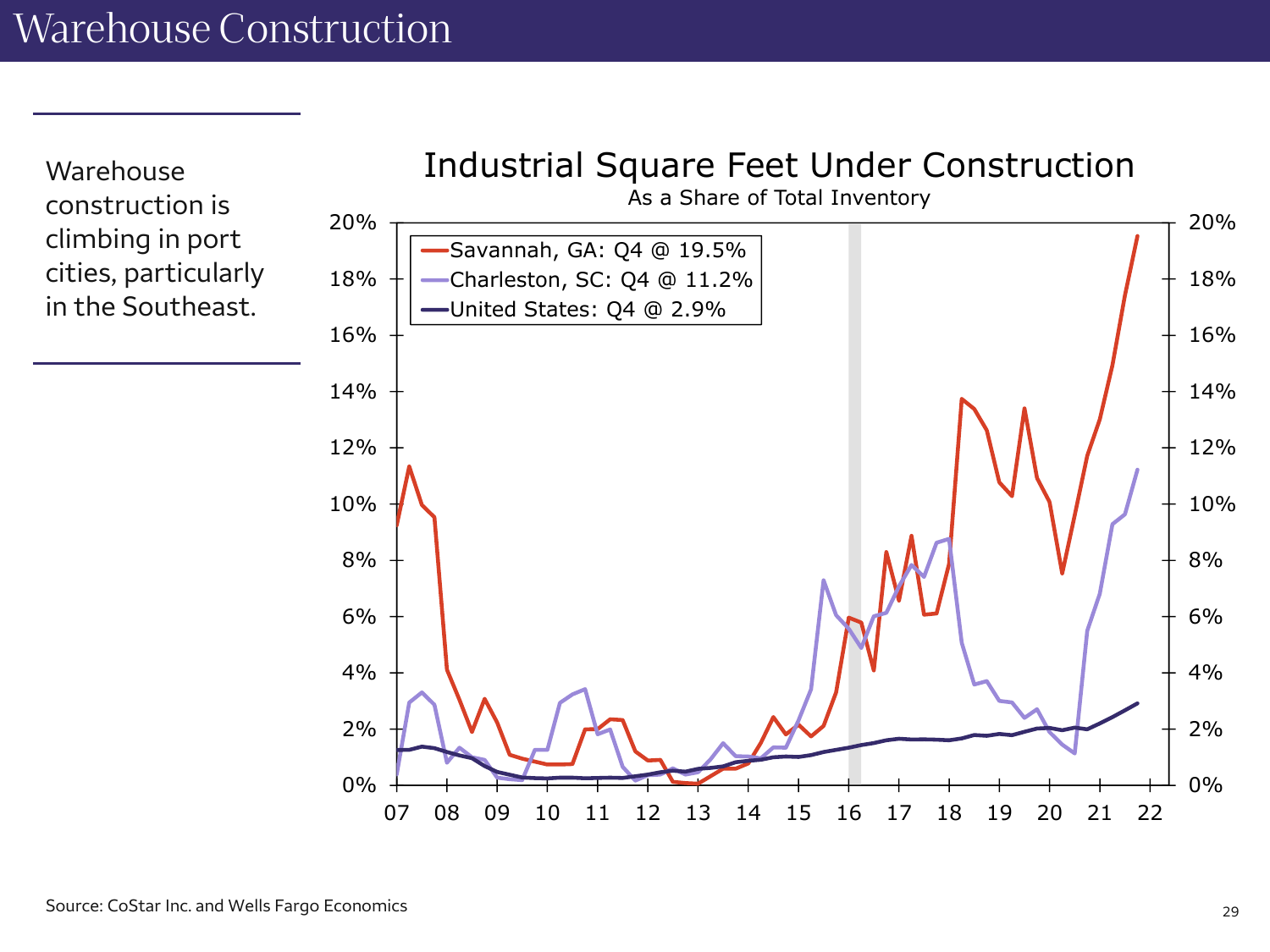The spread between the longand short-end of the curve is rapidly narrowing, driven primarily by a sharp rise in short-term yields as markets adjust to the prospect of aggressive tightening by the Fed.

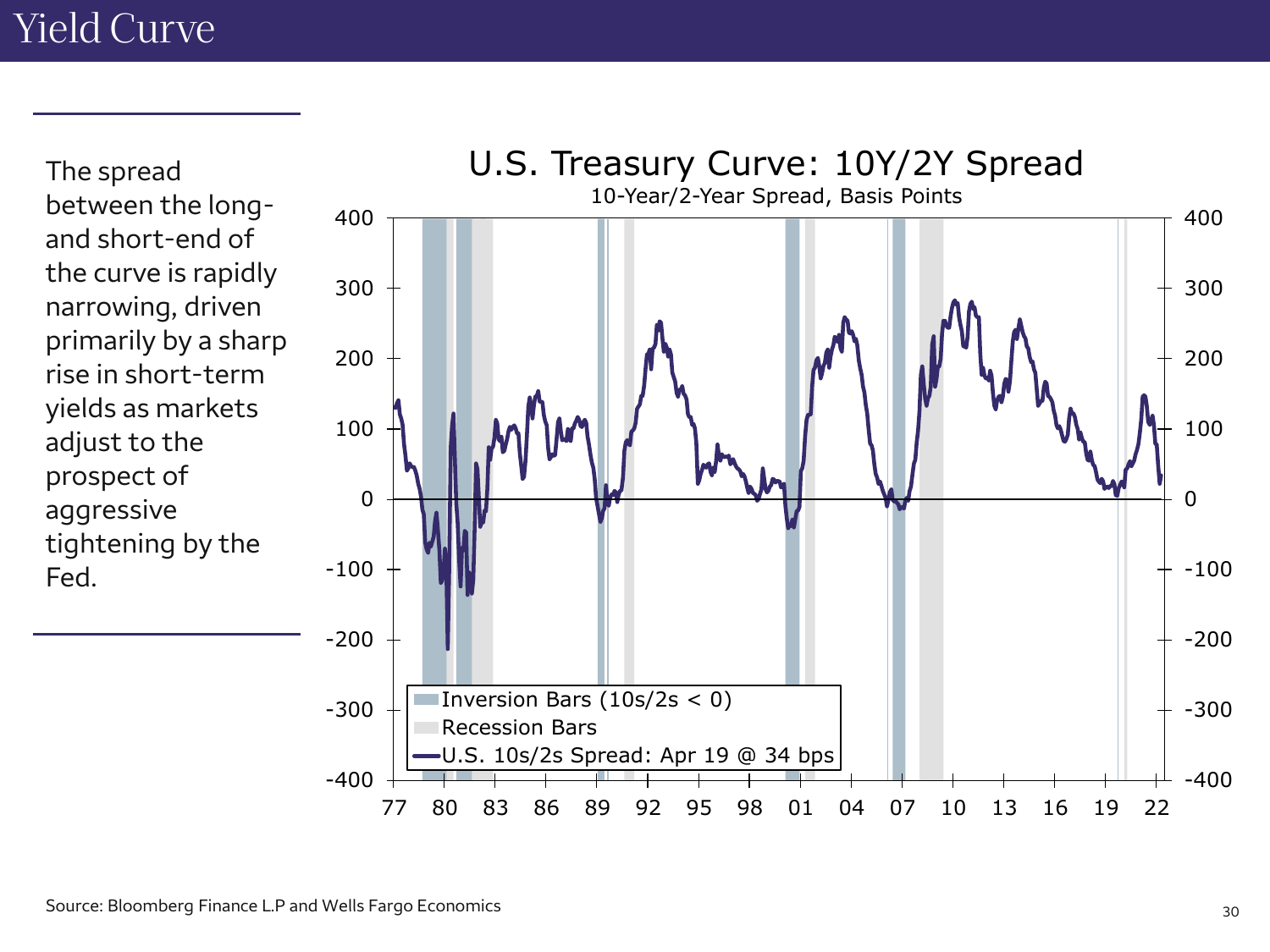We expect Fed rate hikes at all 6 remaining meetings this year and 3 times next year, raising the fed funds rate to 3.25%. The Fed's goal is a soft landing, where growth moderates just enough to cool inflation, without pushing the unemployment rate higher. While the Fed has succeeded in the past, the markets are pricing in a 30% to 40% chance of recession.

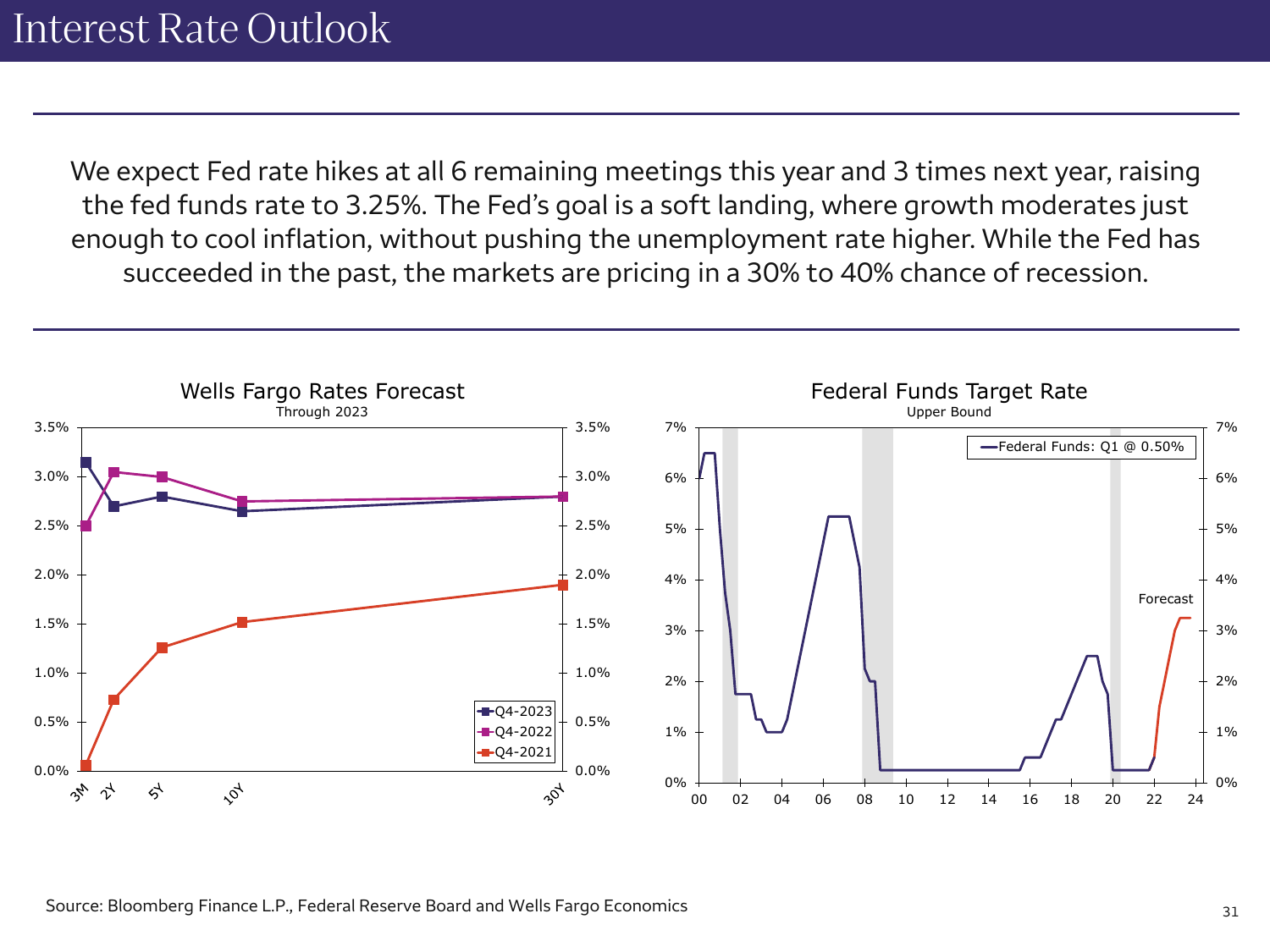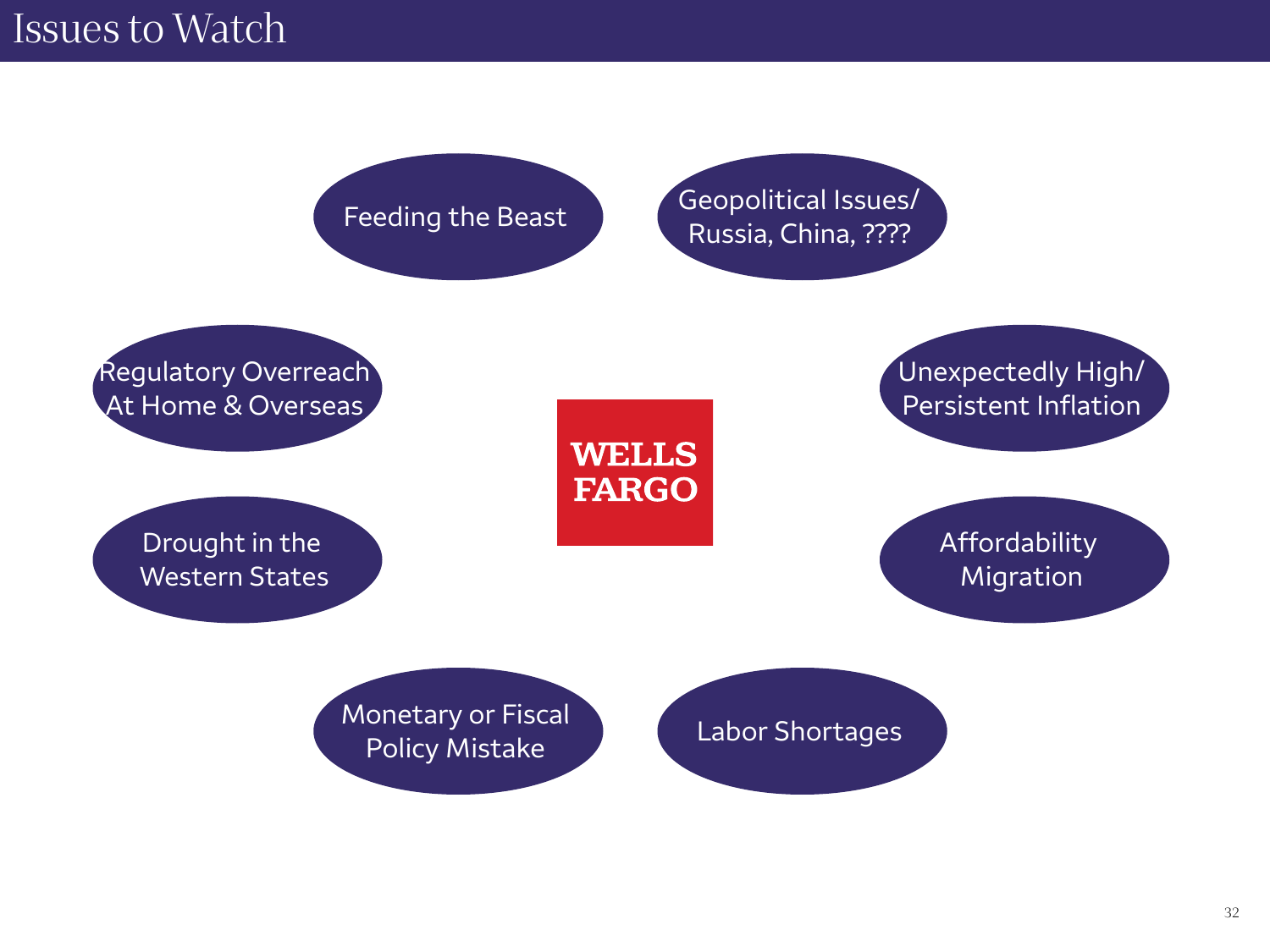| <b>Wells Fargo U.S. Economic Forecast</b> |           |               |        |        |           |        |        |               |        |                 |        |        |         |        |        |        |
|-------------------------------------------|-----------|---------------|--------|--------|-----------|--------|--------|---------------|--------|-----------------|--------|--------|---------|--------|--------|--------|
|                                           |           | <b>Actual</b> |        |        |           |        |        | <b>Actual</b> |        | <b>Forecast</b> |        |        |         |        |        |        |
|                                           | 2021      |               |        |        |           | 2022   |        |               |        | 2023            | 2020   | 2021   | 2022    | 2023   |        |        |
|                                           | <b>1Q</b> | <b>2Q</b>     | 3Q     | 4Q     | <b>1Q</b> | 2Q     | 3Q     | 4Q            | 1Q     | <b>2Q</b>       | 3Q     | 4Q     |         |        |        |        |
| Real Gross Domestic Product 1             | 6.3       | 6.7           | 2.3    | 6.9    | 0.6       | 1.2    | 2.3    | 2.2           | 2.4    | 2.3             | 1.8    | 1.5    | $-3.4$  | 5.7    | 2.8    | 2.1    |
| Personal Consumption                      | 11.4      | 12.0          | 2.0    | 2.5    | 3.0       | 0.1    | 1.9    | 1.7           | 1.8    | 1.8             | 1.7    | 1.5    | $-3.8$  | 7.9    | 2.5    | 1.6    |
| <b>Business Fixed Investment</b>          | 12.9      | 9.2           | 1.7    | 2.9    | 7.8       | 5.0    | 4.7    | 4.5           | 4.4    | 3.9             | 3.5    | 3.2    | $-5.3$  | 7.4    | 5.1    | 4.2    |
| Equipment                                 | 14.1      | 12.1          | $-2.3$ | 2.8    | 6.0       | 4.5    | 4.0    | 4.0           | 4.0    | 3.1             | 2.2    | 1.7    | $-8.3$  | 13.1   | 4.0    | 3.5    |
| <b>Intellectual Property Products</b>     | 15.6      | 12.5          | 9.1    | 8.9    | 12.0      | 5.6    | 5.0    | 4.9           | 4.9    | 4.8             | 4.8    | 4.8    | 2.8     | 10.0   | 8.5    | 4.9    |
| Structures                                | 5.4       | $-3.0$        | $-4.1$ | $-8.3$ | 2.5       | 4.8    | 5.9    | 5.1           | 4.6    | 4.1             | 3.8    | 3.4    | $-12.5$ | $-8.0$ | 0.2    | 4.6    |
| Residential Investment                    | 13.3      | $-11.7$       | $-7.7$ | 2.2    | 2.0       | 4.0    | 4.5    | 4.5           | 3.0    | 2.8             | 2.3    | 2.0    | 6.8     | 9.2    | 0.7    | 3.3    |
| Government Purchases                      | 4.2       | $-2.0$        | 0.9    | $-2.6$ | 0.0       | 2.6    | 2.4    | 2.1           | 2.0    | 1.7             | 1.6    | 1.3    | 2.5     | 0.5    | 0.4    | 2.0    |
| Net Exports <sup>2</sup>                  | $-1.6$    | $-0.2$        | $-1.3$ | $-0.2$ | $-2.0$    | 0.0    | $-0.3$ | $-0.5$        | $-0.2$ | $-0.1$          | 0.0    | 0.0    | $-0.2$  | $-1.9$ | $-0.9$ | $-0.2$ |
| Inventories <sup>2</sup>                  | $-2.6$    | $-1.3$        | 2.2    | 5.3    | $-0.6$    | $-0.2$ | 0.0    | 0.3           | 0.2    | 0.1             | $-0.2$ | $-0.3$ | $-0.6$  | 0.1    | 1.0    | 0.1    |
| Nonfarm Payroll Change <sup>3</sup>       | 645       | 422           | 543    | 637    | 562       | 385    | 308    | 235           | 200    | 175             | 140    | 120    | $-774$  | 562    | 373    | 159    |
| <b>Unemployment Rate</b>                  | 6.2       | 5.9           | 5.1    | 4.2    | 3.8       | 3.6    | 3.4    | 3.3           | 3.3    | 3.2             | 3.3    | 3.4    | 8.1     | 5.4    | 3.5    | 3.3    |
| PCE Deflator <sup>4</sup>                 | 1.8       | 3.9           | 4.3    | 5.5    | 6.3       | 6.4    | 6.0    | 5.3           | 4.2    | 2.9             | 2.5    | 2.3    | 1.2     | 3.9    | 6.0    | 3.0    |
| Quarter-End Interest Rates <sup>5</sup>   |           |               |        |        |           |        |        |               |        |                 |        |        |         |        |        |        |
| Federal Funds Target Rate                 | 0.25      | 0.25          | 0.25   | 0.25   | 0.50      | 1.50   | 2.00   | 2.50          | 3.00   | 3.25            | 3.25   | 3.25   | 0.50    | 0.25   | 1.63   | 3.19   |
| Secured Overnight Financing Rate          | 0.01      | 0.05          | 0.05   | 0.05   | 0.29      | 1.30   | 1.80   | 2.30          | 2.85   | 3.10            | 3.15   | 3.15   | 0.36    | 0.04   | 1.42   | 3.06   |
| 3 Month LIBOR                             | 0.19      | 0.15          | 0.13   | 0.21   | 0.96      | 1.80   | 2.25   | 2.70          | 3.20   | 3.40            | 3.40   | 3.35   | 0.65    | 0.16   | 1.93   | 3.34   |
| Prime Rate                                | 3.25      | 3.25          | 3.25   | 3.25   | 3.50      | 4.50   | 5.00   | 5.50          | 6.00   | 6.25            | 6.25   | 6.25   | 3.50    | 3.25   | 4.63   | 6.19   |
| Conventional Mortgage Rate                | 3.17      | 3.02          | 2.88   | 3.11   | 4.42      | 4.65   | 4.70   | 4.70          | 4.65   | 4.55            | 4.50   | 4.45   | 3.12    | 2.95   | 4.62   | 4.54   |
| 3 Month Bill                              | 0.03      | 0.05          | 0.04   | 0.06   | 0.52      | 1.50   | 2.00   | 2.50          | 3.00   | 3.20            | 3.20   | 3.15   | 0.36    | 0.04   | 1.63   | 3.14   |
| 6 Month Bill                              | 0.05      | 0.06          | 0.05   | 0.19   | 1.06      | 1.90   | 2.35   | 2.80          | 3.15   | 3.20            | 3.15   | 3.05   | 0.37    | 0.06   | 2.03   | 3.14   |
| 1 Year Bill                               | 0.07      | 0.07          | 0.09   | 0.39   | 1.63      | 2.20   | 2.55   | 2.90          | 3.15   | 3.10            | 3.00   | 2.85   | 0.37    | 0.10   | 2.32   | 3.03   |
| 2 Year Note                               | 0.16      | 0.25          | 0.28   | 0.73   | 2.28      | 2.70   | 2.90   | 3.05          | 3.10   | 3.00            | 2.90   | 2.70   | 0.39    | 0.27   | 2.73   | 2.93   |
| 5 Year Note                               | 0.92      | 0.87          | 0.98   | 1.26   | 2.42      | 2.75   | 2.90   | 3.00          | 3.00   | 2.95            | 2.90   | 2.80   | 0.53    | 0.86   | 2.77   | 2.91   |
| 10 Year Note                              | 1.74      | 1.45          | 1.52   | 1.52   | 2.32      | 2.60   | 2.70   | 2.75          | 2.75   | 2.70            | 2.70   | 2.65   | 0.89    | 1.45   | 2.59   | 2.70   |
| 30 Year Bond                              | 2.41      | 2.06          | 2.08   | 1.90   | 2.44      | 2.65   | 2.75   | 2.80          | 2.80   | 2.80            | 2.80   | 2.80   | 1.56    | 2.06   | 2.66   | 2.80   |

Forecast as of: April 07, 2022

<sup>1</sup> Compound Annual Growth Rate Quarter-over-Quarter <sup>2</sup> Percentage Point Contribution to GDP <sup>3</sup> Average Monthly Change

<sup>4</sup> Year-over-Year Percentage Change 5

<sup>5</sup> Annual Numbers Represent Averages